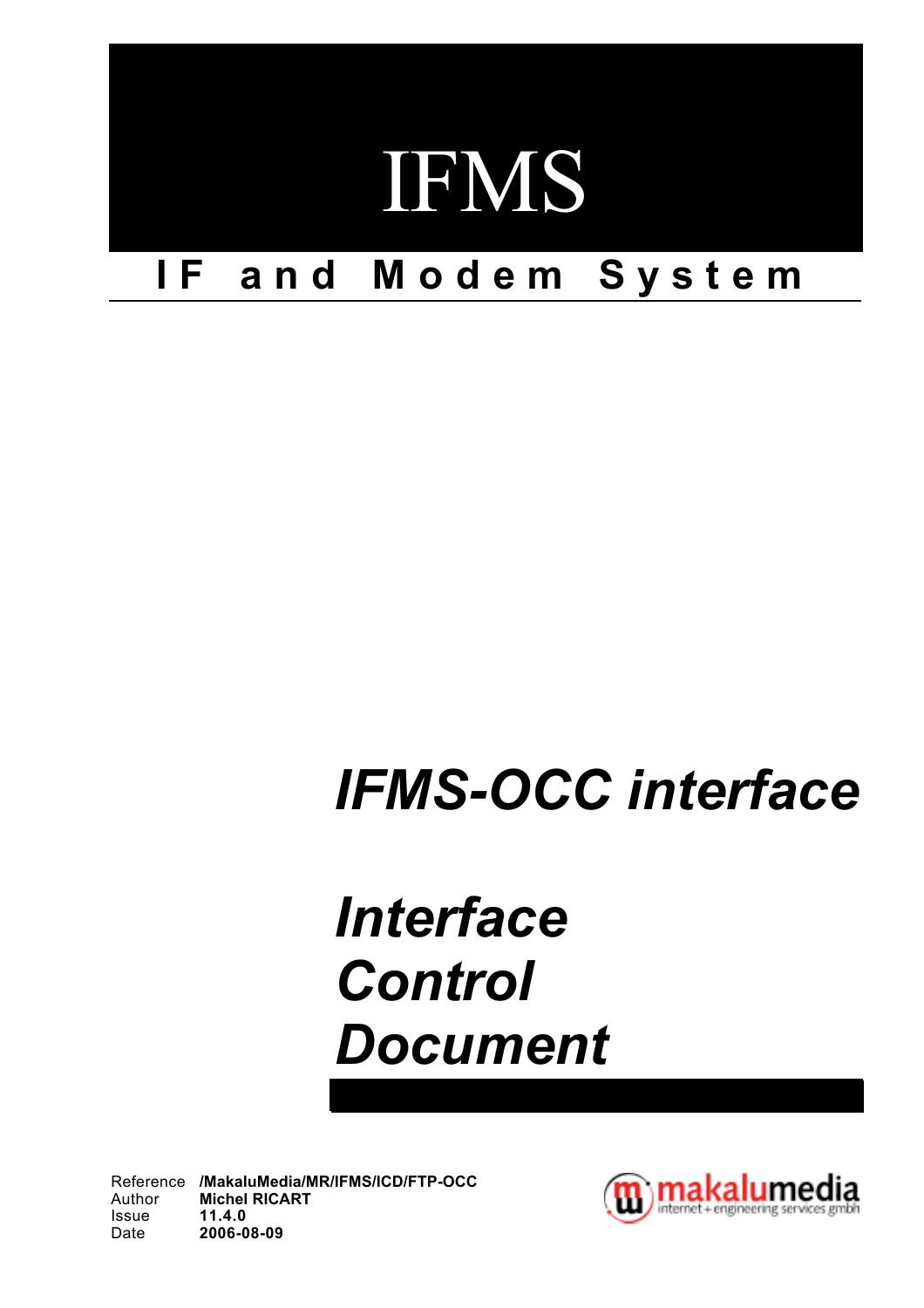| /MAK<br>?-OCC<br>/MR/IFMS/ICD/FTP-<br><b>LUMEDIA</b><br>__ | <b>CCLIL</b> | 2006-08-0<br>۵۵ |  |
|------------------------------------------------------------|--------------|-----------------|--|

#### *MAKALUMEDIA INTERNET & ENGINEERING SERVICES GMBH Robert-Bosch Strasse 7, 64293 Darmstadt, Germany Tel: +49 6151 872 4600, Fax: +49 6151 872 4619 http://www.makalumedia.com*

| Approvals.    |                  |                  |
|---------------|------------------|------------------|
| Author:       | Project Manager: | ESOC:            |
| Michel RICART | Michel RICART    | <b>Yves DOAT</b> |

|       | <b>Change History.</b> |                                                                                                                 |
|-------|------------------------|-----------------------------------------------------------------------------------------------------------------|
| 9.3.1 | 2003-04-09             | For MM9.3.x:                                                                                                    |
|       |                        | • §6.2/epd_source: Add "-" value for non-RG data-sets.                                                          |
|       |                        | • §9.1: Add "-" value for non-RG data-sets.                                                                     |
|       | $10.1.0$ 2004-01-05    | For MM10.1.0: (No change) (Not distributed)                                                                     |
|       | $10.1.1$   2004-01-19  | For MM10.1.1: (No change)                                                                                       |
|       | 10.2.0 2004-03-29      | For MM10.2.0:<br>• Add Open-Loop data-sets.                                                                     |
|       | $10.2.1$ 2004-05-28    | For MM10.2.0:                                                                                                   |
|       |                        | • §6.7: Correct the description.                                                                                |
|       | 10.3.0 2004-07-01      | For MM10.3.0: Change in the data-set header content.                                                            |
|       |                        | • §1: Remove [ADD]. Refer to [SUM] Issue 10.3.x.                                                                |
|       |                        | • §6.2: Add the "frequation" table to the configuration part of the Header information.                         |
|       |                        | • §10.2: Update the example for the Header information with modified configuration tables, and                  |
|       | 10.3.1 2004-07-09      | additional "freqplan" configuration table.<br>For MM10.3.0: Minor corrections.                                  |
|       |                        | • §5.2/DAP type: Add "Open-Loop".                                                                               |
|       |                        | • §5.3: More details.                                                                                           |
|       |                        | $\cdot$ §6.2/dap type: Add "OL".                                                                                |
|       |                        | • §7, second paragraph after initial note: Add AGC1, AGC2.                                                      |
|       | $10.4.0$ 2004-11-05    | For MM10.4.0: Minor corrections.                                                                                |
|       |                        | • Remove change history before issue 9.2.0 (2002-10-28)                                                         |
|       |                        | • §6.3.1: Refer to unified Frequency Plan instead of GDSP-specific.                                             |
|       |                        | • §10.2: Update data-set header example.                                                                        |
|       | $10.5.0$ 2004-12-01    | For MM10.5.0:                                                                                                   |
|       |                        | • $\S$ 2 and $\S$ 3: Remove mention of IP/X.25.                                                                 |
|       |                        | • §6.4: Add the new AGC measurements.                                                                           |
|       |                        | • §9.3: Add the new AGC measurements in the definition of GainSample.<br>• §10.4: Add the new AGC measurements. |
|       | $10.6.0$ 2005-02-01    | For MM10.6.0:                                                                                                   |
|       |                        | • Remove change history before issue 9.3.0 (2002-12-06).                                                        |
|       |                        | · §6.2: Addition of the "gmdemod" parameters to the data-set header.                                            |
|       |                        | • §10.2: Addition of the "gmdemod" parameters to the data-set header.                                           |
|       | $11.0.0$ 2005-06-20    | For MM11.0.0: No change.                                                                                        |
|       | 11.1.0 2006-01-19      | For MM11.1.0:                                                                                                   |
|       |                        | • $\S$ 5.2: The Ranging data are not corrected yet (e.g. only the raw files are available).                     |
|       | 11.2.0 2006-02-22      | For MM11.2.0: No change. Remove change history for 9.3.0.                                                       |
|       | 11.3.0 2006-06-19      | For MM11.3.0: No change.                                                                                        |
|       | 11.4.0 2006-08-09      | For MM11.4.0: No change.                                                                                        |
|       |                        |                                                                                                                 |

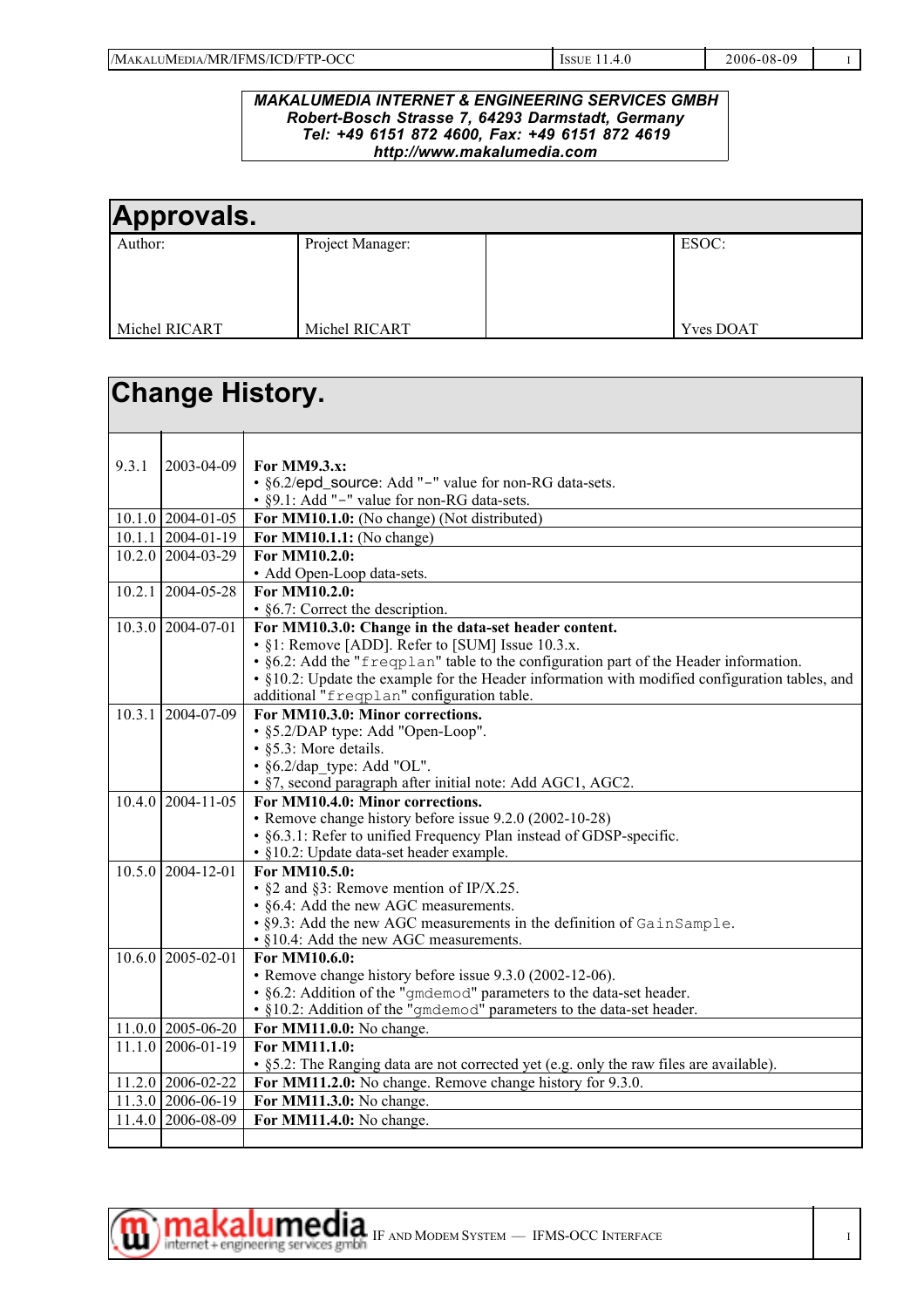| /MAKALUMEDIA/.<br>\/MR/IFMS/ICD/FTP-OCC | <b>ICCLIL</b><br>155UE. | 2006-08-09 |  |
|-----------------------------------------|-------------------------|------------|--|

#### **Content.** 1  $\boldsymbol{\mathcal{P}}$ Protocols supporting the interface.................. 2 3  $3.1$  $3.1.1$  $3.1.2$  $3.1.2.1$  $3.1.2.2$  $3.2$ Services supported on the interface. .............. 3  $\boldsymbol{\varDelta}$  $4.1$  $4.2$ 4.3  $4.4$ 5  $5.1$  $5.2$  $5.3$ 6  $6.1$  $6.2$ 6.3 6.4 6.5 6.6 6.7 7 8  $8.1$  $8.2$  $8.3$

#### Annex 1: Files syntax specification............... 15 9

| 9.1 |  |
|-----|--|
| 9.2 |  |
| 9.3 |  |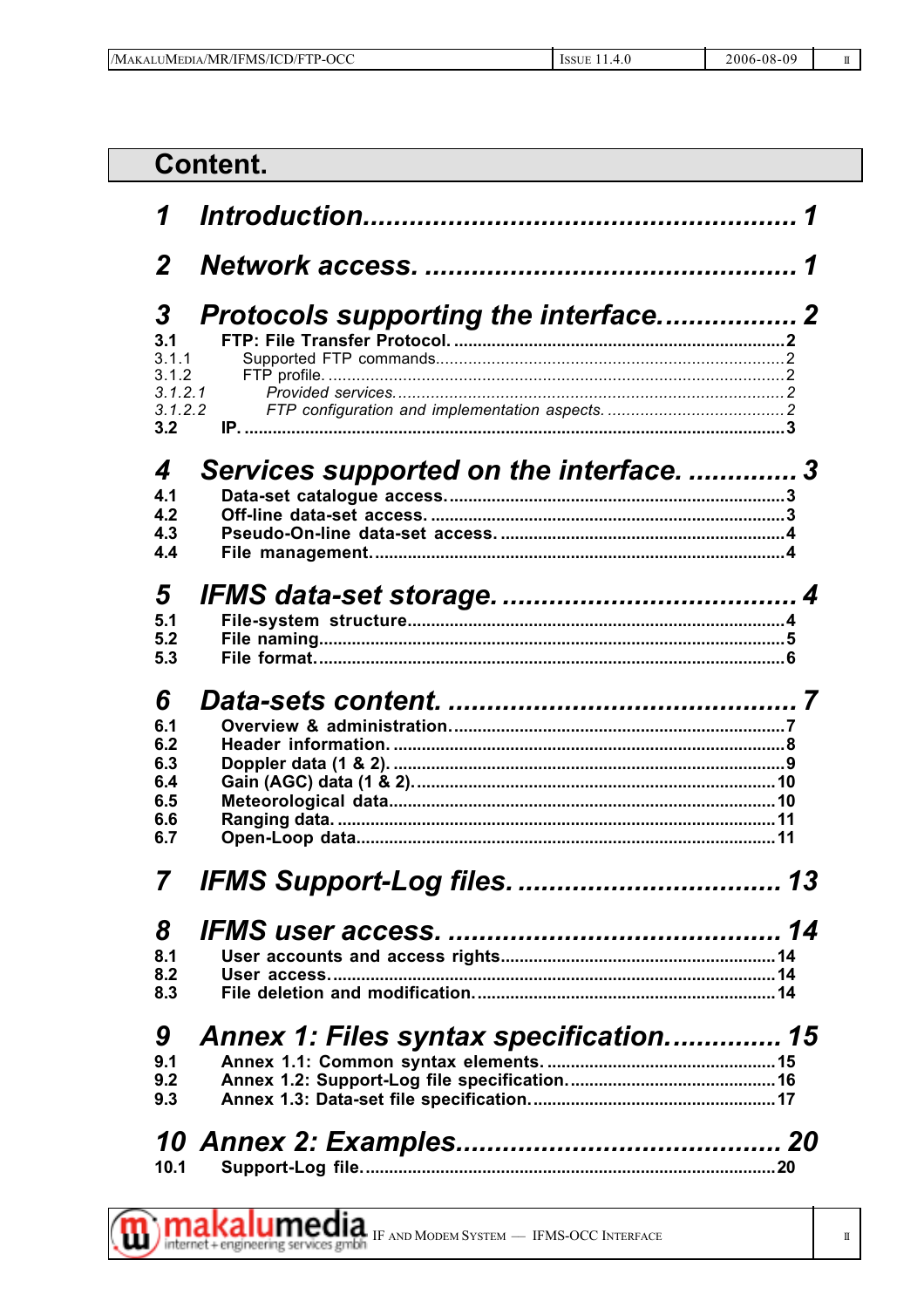|      | /MAKALUMEDIA/MR/IFMS/ICD/FTP-OCC | ISSUE $11.4.0$ | 2006-08-09 | $\mathbf{H}$ |
|------|----------------------------------|----------------|------------|--------------|
| 10.2 |                                  |                |            |              |
| 10.3 |                                  |                |            |              |
| 10.4 |                                  |                |            |              |
| 10.5 |                                  |                |            |              |
| 10.6 |                                  |                |            |              |



 $\mathcal{L}_{\mathcal{A}}$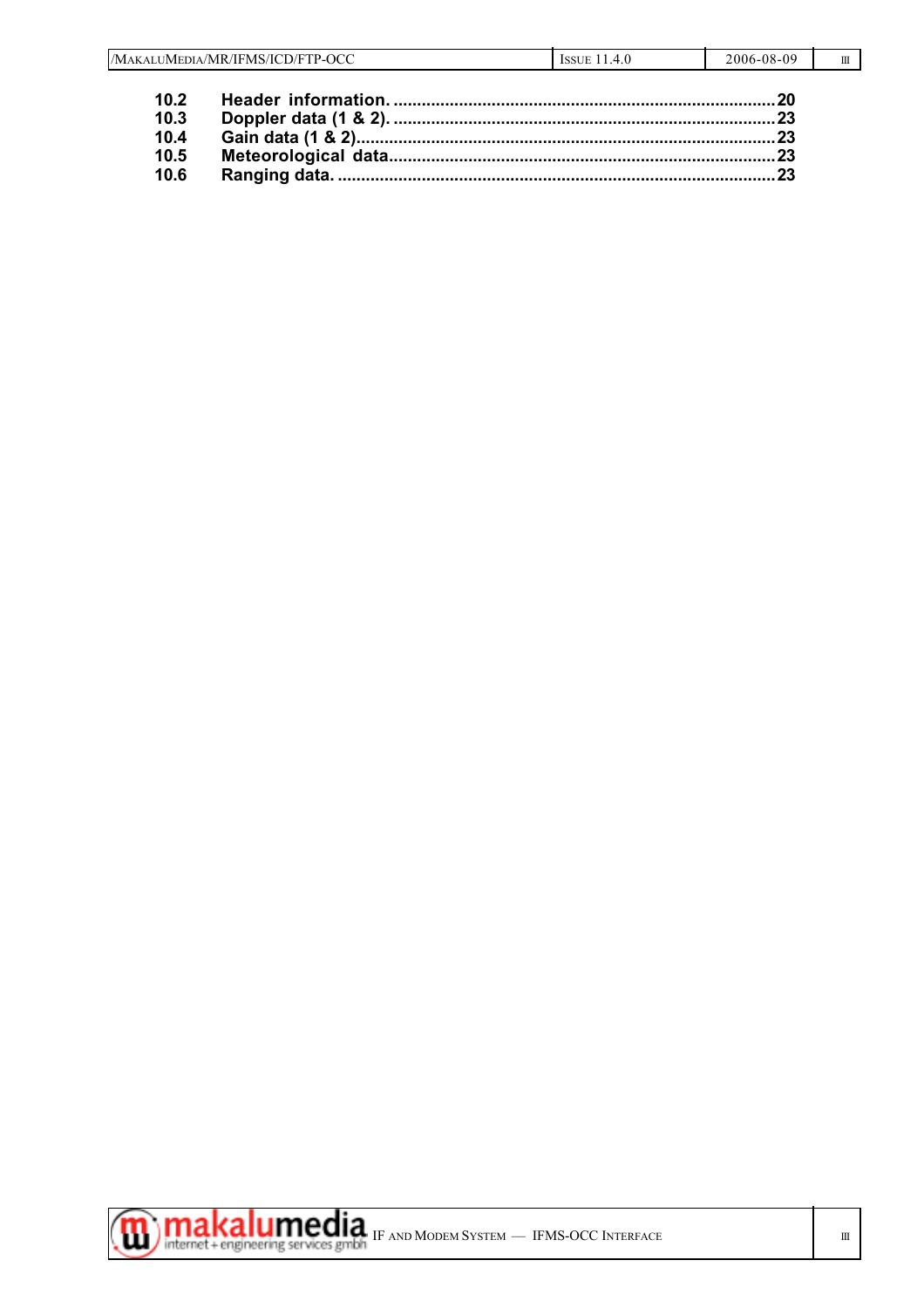## **1 Introduction.**

#### **• Purpose of the document.**

This Interface Control Document (ICD) describes the protocols and services supported on the interface between the Intermediate Frequency & Modem System (IFMS) and data clients such as the Network Control & Telemetry Routing System (NCTRS). For historical reasons, this interface is known as the *IFMS-to-OCC* (Operations Control Centre) interface.

#### **• References.**

| [DOCS]     | <b>IFMS</b> Documentation Index<br>Y/DA/980222/D1850                             |
|------------|----------------------------------------------------------------------------------|
| [FTP]      | <b>File Transfer Protocol (FTP)</b><br>ARPA Request For Comment (RFC) 959        |
| [IFMS-SUM] | <b>IFMS Software User Manual</b><br>Ref.: /MakaluMedia/MR/IFMS/SUM, Issue 11.4.x |
| [TERMS]    | <b>IFMS Abbreviations and Acronyms</b><br>Y/DA/980234/D1850                      |
| others     | see [DOCS]                                                                       |

**• Terms.**

See [TERMS].

## **2 Network access.**

For the IFMS systems installed in the ESA ESTRACK stations, the IFMS data interface is accessed via FTP over IP.

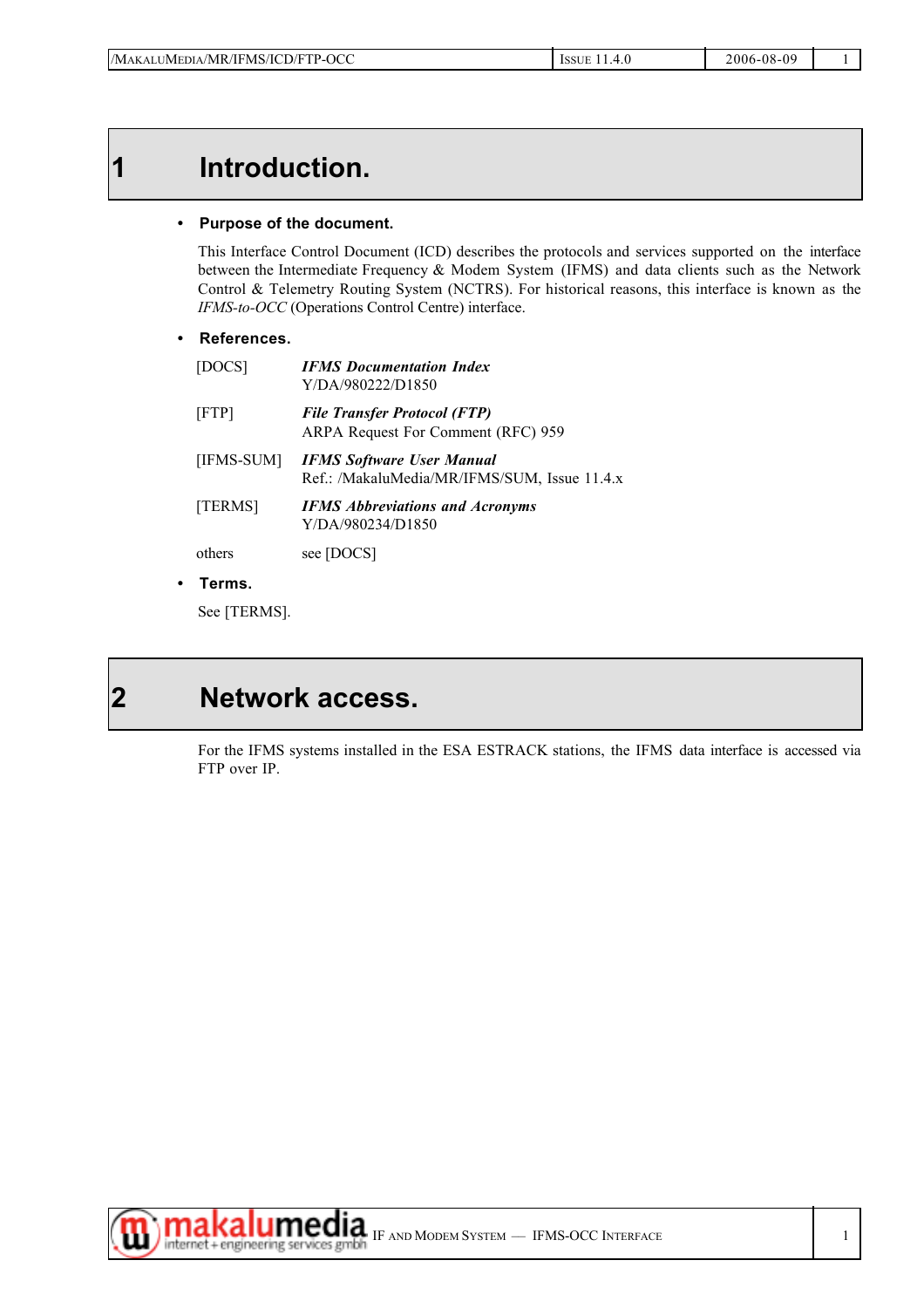## **3 Protocols supporting the interface.**

The IFMS-to-OCC interface is supported entirely by the standard File Transfer Protocol (FTP) over TCP/IP. Files are made available in read-only mode to users, after relevant login procedure, and can then be copied from the IFMS.

Actual IP connection to the IFMS depends on the current network architecture where the IFMS is inserted. For the access from the OCC, the IFMS provides an IP/Ethernet interfaces.

### **3.1 FTP: File Transfer Protocol.**

The complete FTP specification is described in [FTP].

### **3.1.1 Supported FTP commands.**

The IFMS FTP server supports, as a minimum, the following commands:

- login, logout: USER, PASS, QUIT
- transfer parameters: PORT, MODE (S only), TYPE (A and I only), STRU (F only)
- remote directory: CWD, PWD
- directory access: LIST
- file transfer: RETR

### **3.1.2 FTP profile.**

This section documents the FTP profile used for data-set transfer.

#### **3.1.2.1 Provided services.**

The IFMS FTP access allows the remote user to connect, to move inside the relevant part of the IFMS file system, and to retrieve data-sets.

#### **3.1.2.2 FTP configuration and implementation aspects.**

This section lists the various FTP configuration parameters and the value needed for this access. The FTP transfers are handled by the FTP server (FTP daemon, or "ftpd") provided by the IFMS UNIX CPU Operating System (Solaris 2.5.1 or higher).

#### **• Data representation and storage ([FTP], §3.1).**

[FTP] defines the following **data types** (selected by the FTP "TYPE" command):

- ASCII
- EBCDIC
- IMAGE (bit stream packed into the 8-bit transfer bytes)
- LOCAL

Only the ASCII and IMAGE types are relevant for this interface.

For the ASCII and EBCDIC data types, an additional **format control** parameter is available with the following values:

- NON PRINT
- TELNET
- CARRIAGE CONTROL (ASA)

This parameter is not applicable for this interface.

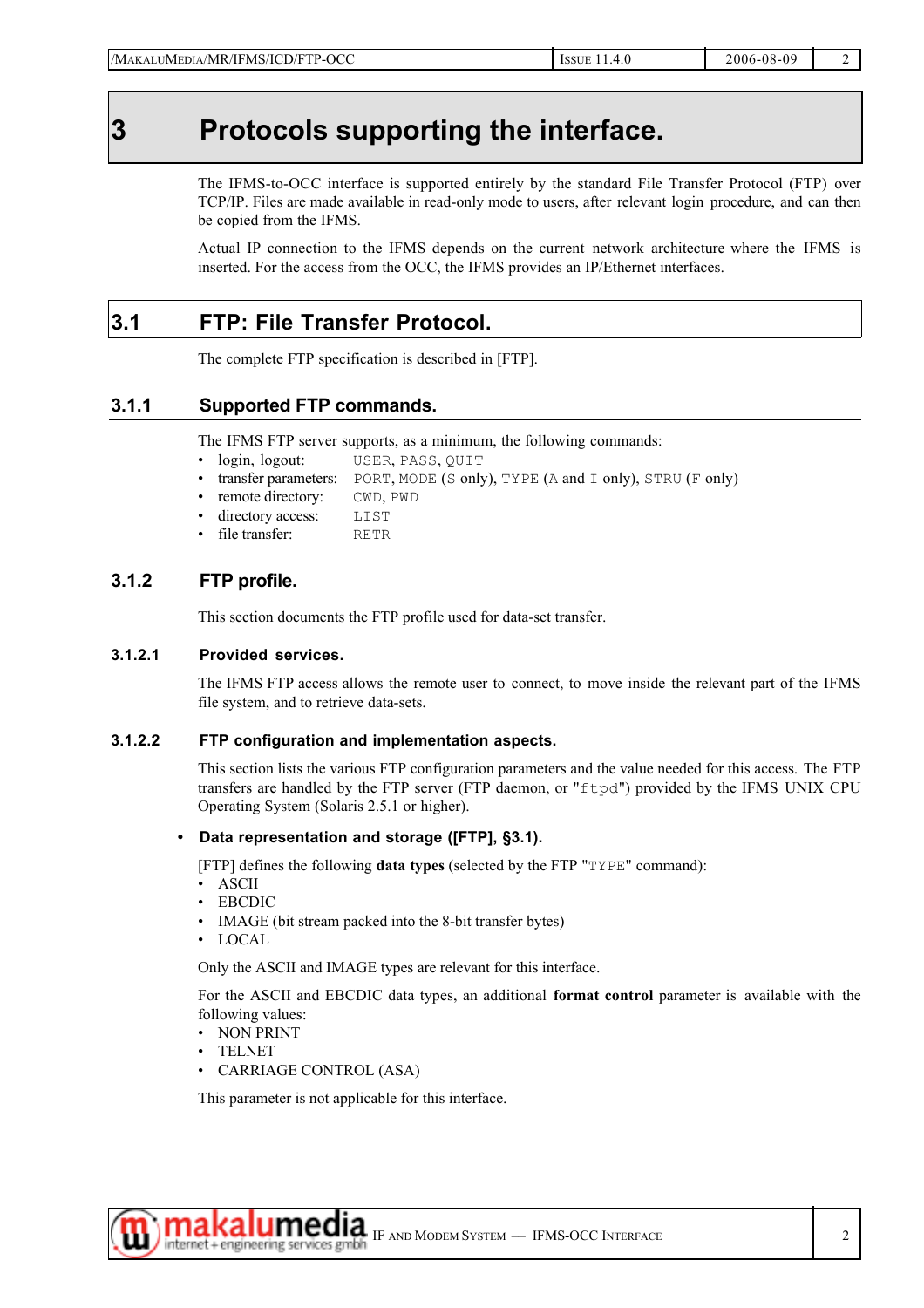| 2-OCC<br>/IFMS/ICD/FTP-<br>'Ma<br>JMEDIA/MR/<br>$.$ AT $\mathbf{I}^{\mathsf{T}}$<br>__<br>____ | <b>ISSUE</b><br>$\prime$<br>. .<br>T.V | $-08-09$<br>2006<br>. |  |
|------------------------------------------------------------------------------------------------|----------------------------------------|-----------------------|--|
|------------------------------------------------------------------------------------------------|----------------------------------------|-----------------------|--|

[FTP] defines the following **data structures** (selected by the FTP "STRU" command):

- FILE (byte stream)
- RECORD
- PAGE

Only the FILE structure is supported.

#### **• Transmission modes ([FTP], §3.4).**

[FTP] defines the following **transmission modes** (selected by the FTP "MODE" command):

- STREAM
- BLOCK
- COMPRESSED

Only the STREAM mode is supported.

**Note:** No restart procedure (available only for block and compressed modes) is supported.

#### **• "Experimental" commands.**

Early versions of FTP defined experimental commands (beginning with an "X"), subsequently adopted as standard in [FTP] (see [FTP-HostReqs], §4.1.3.1). Only the standard form are available.

#### **• Error handling and recovery.**

Unless already specified by [FTP], detection and handling of any protocol violation is in charge of the client entity.

### **3.2 IP.**

The IP protocol stack must be properly configured in order to reach the hosts accessing the IFMS (routing information). The standard built-in IP routing configuration files and protocols allow to provide the IFMS with routing information.

The actual IFMS IP configuration for a specific site is performed as part of the IFMS installation procedure.

### **4 Services supported on the interface.**

To provide data services, the IFMS acts as the file server in a client/server environment, providing directory and file delivery services to clients via the standard FTP protocol over TCP/IP.

Data-set identification is provided via a fixed directory and file naming structure (described later in this document), and optionally assisted by a Support-Log mechanism (also described later).

The following sections detail the specific services provided.

#### **4.1 Data-set catalogue access.**

Data-set catalogue services are provided by FTP directory listings (e.g. via the commonly supported FTPclient ls command.) Typical FTP-client implementations allow regular expressions in order to match filenames of a given criterion.

#### **4.2 Off-line data-set access.**

Off-line data-set access (file retrieval) is provided to authorised users via FTP. Typical FTP clients support the transmission of one or multiple files using the get and mget commands (mget often supports regular expressions.)

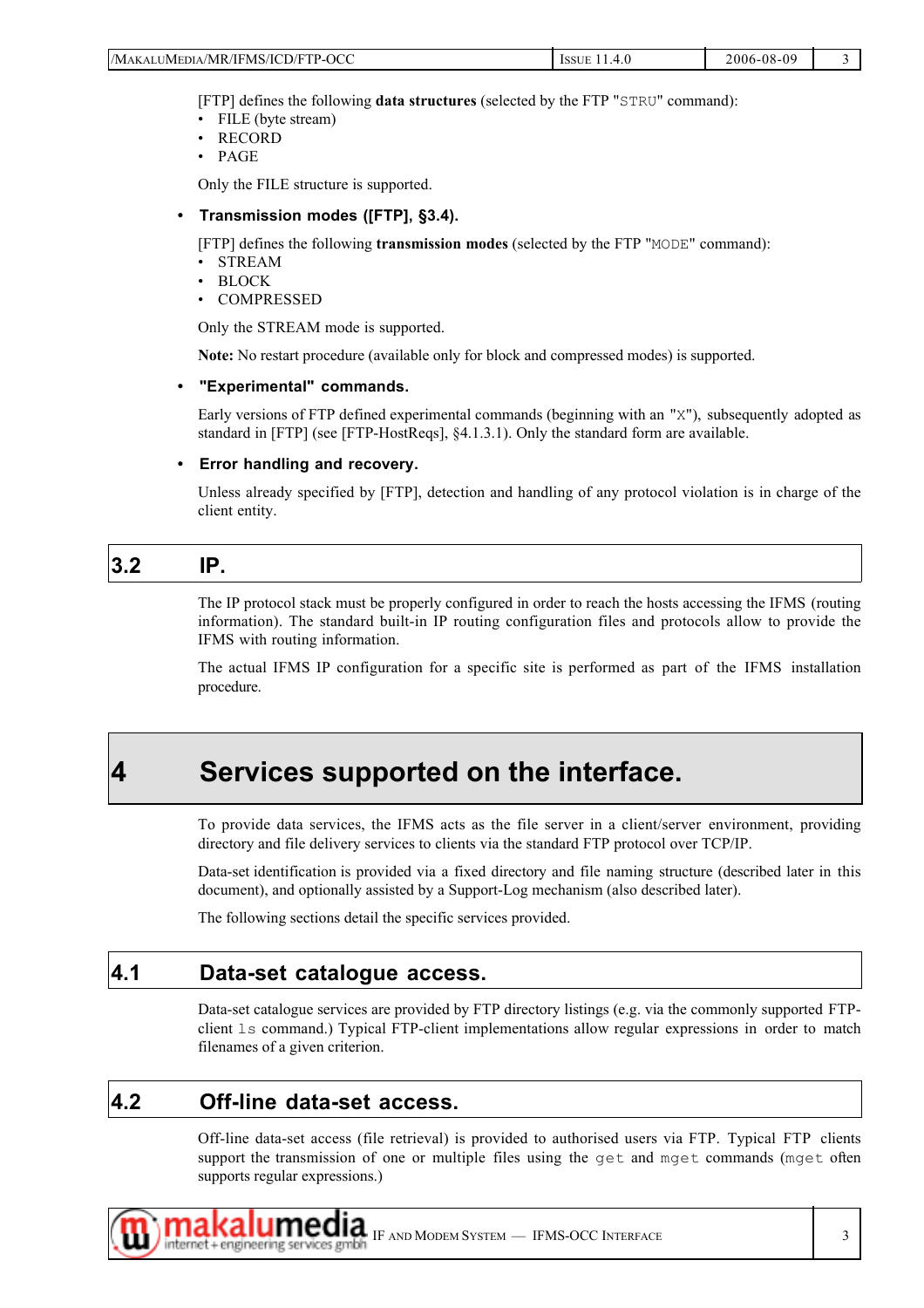#### **4.3 Pseudo-On-line data-set access.**

In lieu of streaming real-time data to clients, the IFMS supports the concept of a *pseudo-on-line* data delivery mechanism based on small data files representing short measurement duration. The measurement duration (and hence the file size) is determined during the IFMS set-up by configuration parameters (D1MaxDs, D2MaxDs, G1MaxDs, G2MaxDs, MeMaxDs, RgMaxDs).

From a technical point of view, there is no difference between Pseudo-On-line data access and Off-line data access.

### **4.4 File management.**

All file management activities (setting of permissions, deletion, etc.) are performed by the IFMS, and not by any FTP remote client. Creation is done by the IFMS Data Acquisition Processes. Deletion is done either as part of the Automatic Data-set Deletion IFMS function, or upon request of entities interacting via the STC or DCP interfaces.

## **5 IFMS data-set storage.**

#### **5.1 File-system structure.**

The file-system supports a hierarchy of directories as specified below: **<data\_set\_root>/station/spacecraft/<dataset\_file>**

The Open-Loop data-sets are located in a different hierarchy of directories as specified below: **<OL\_data\_set\_root>/station/spacecraft/<dataset\_file>**

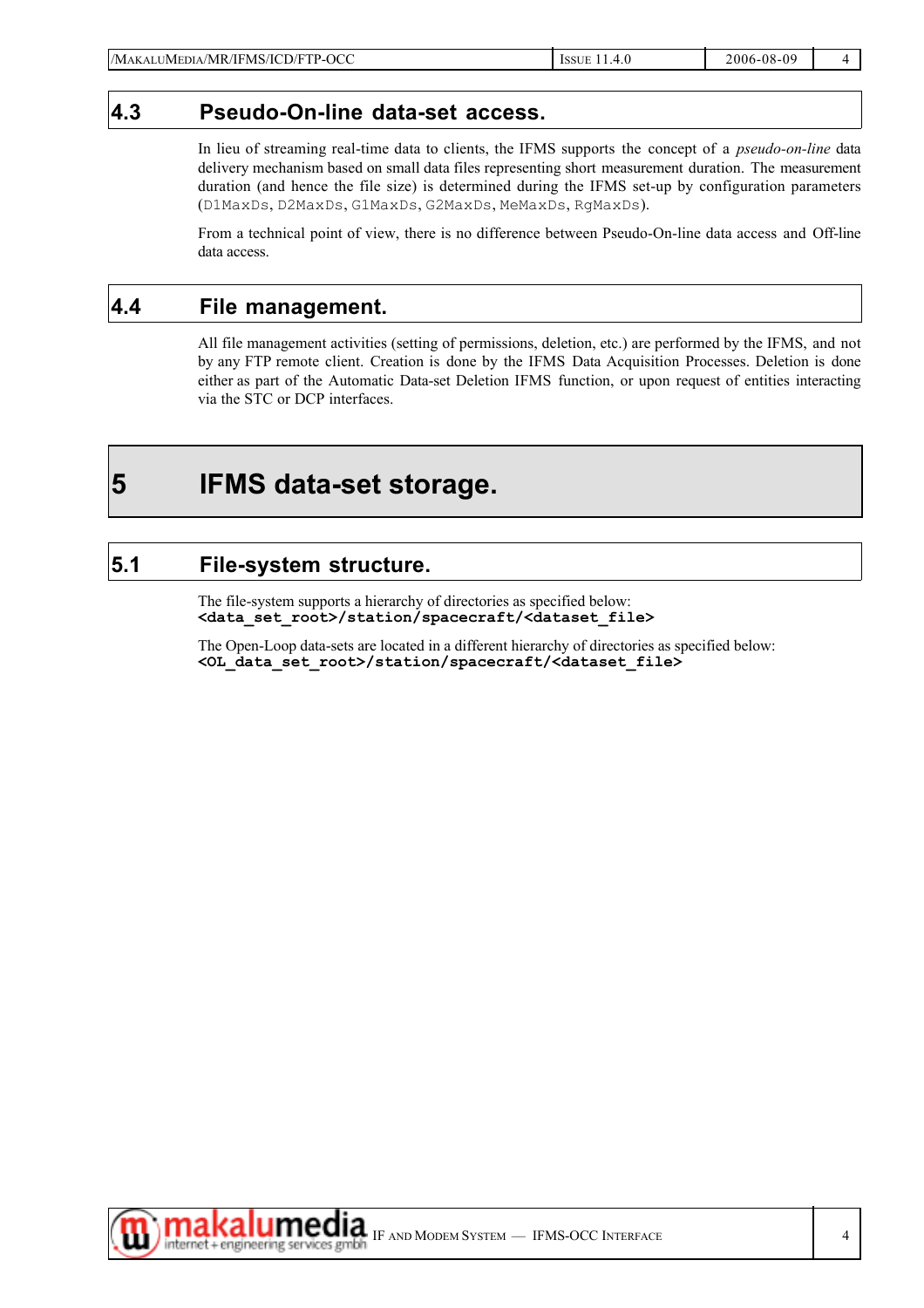#### **5.2 File naming.**

The filename contains fields separated by underscore " " characters as shown in the following example: **PER1\_CLU3\_2002\_108\_OP\_RG\_145513\_0001**

As indicated in the example, the *nominal* length of a filename is 31 characters, and increases only in the case that more than 9999 sequence IDs are needed, or in the case of raw (uncorrected) ranging data (see below). In that case, the IFMS expands the sequence IDs length, or add a filename extension, as needed.

The fields to be included in the filename are:

- Station ID 4 characters (**\***)
- Spacecraft ID 4 characters (**\***)
- Year 4 characters
- Day of the Year 3 characters
- Data-set Kind 2 characters (**\***)
- DAP Type 2 characters
- DAP Start Time 6 characters (format: "hhmmss")
- Data-set Sequence ID 4 characters

(**\***) The value of these fields is determined from the IFMS configuration (see the [IFMS\_SUM]) which is currently active at the time of data-set creation, in the "datasets" configuration part. If the length of the string value of the corresponding configuration parameter is less than the length indicated above, the fields are expanded on the right with additional underscore "  $\degree$  " characters.

These attributes are described in further detail below.

**• Station.**

The station is identified by a four-character string, e.g.: **PER1**

#### **• Spacecraft.**

The spacecraft is identified by a four-character string, e.g.: **CLU3**

**• Year.**

The year (on four digits) in which the DAP was started, e.g. **2002**

**• Day-of-year.**

The day of the year (on three digits) in which the DAP was started, e.g. **108**

#### **• DAP kind identifier.**

The kind of DAP (e.g. operational, test, calibration, etc.) is identified by a two-character string, e.g.: **OP**, **TS**, **CL**

This is a freeform field to identify the kind of DAP which generated the data-set, e.g. a particular mission may decide to use OP for operational, CL for calibration, TS for test, etc.

**Note:** The *kind* is functionally equivalent to the *extended spacecraft identifier* mentioned in the IFMS ITT.

**• DAP type.**

The DAP type (Doppler 1, Doppler 2, AGC1, AGC2, Meteo, Open-Loop or Ranging) is identified by a two-character string, among: **D1**, **D2**, **G1**, **G2**, **ME**, **OL** or **RG**

#### **• DAP start time.**

The hour, minute and second at which the DAP was started by the IFMS, e.g., for 14:45:53: **145513**

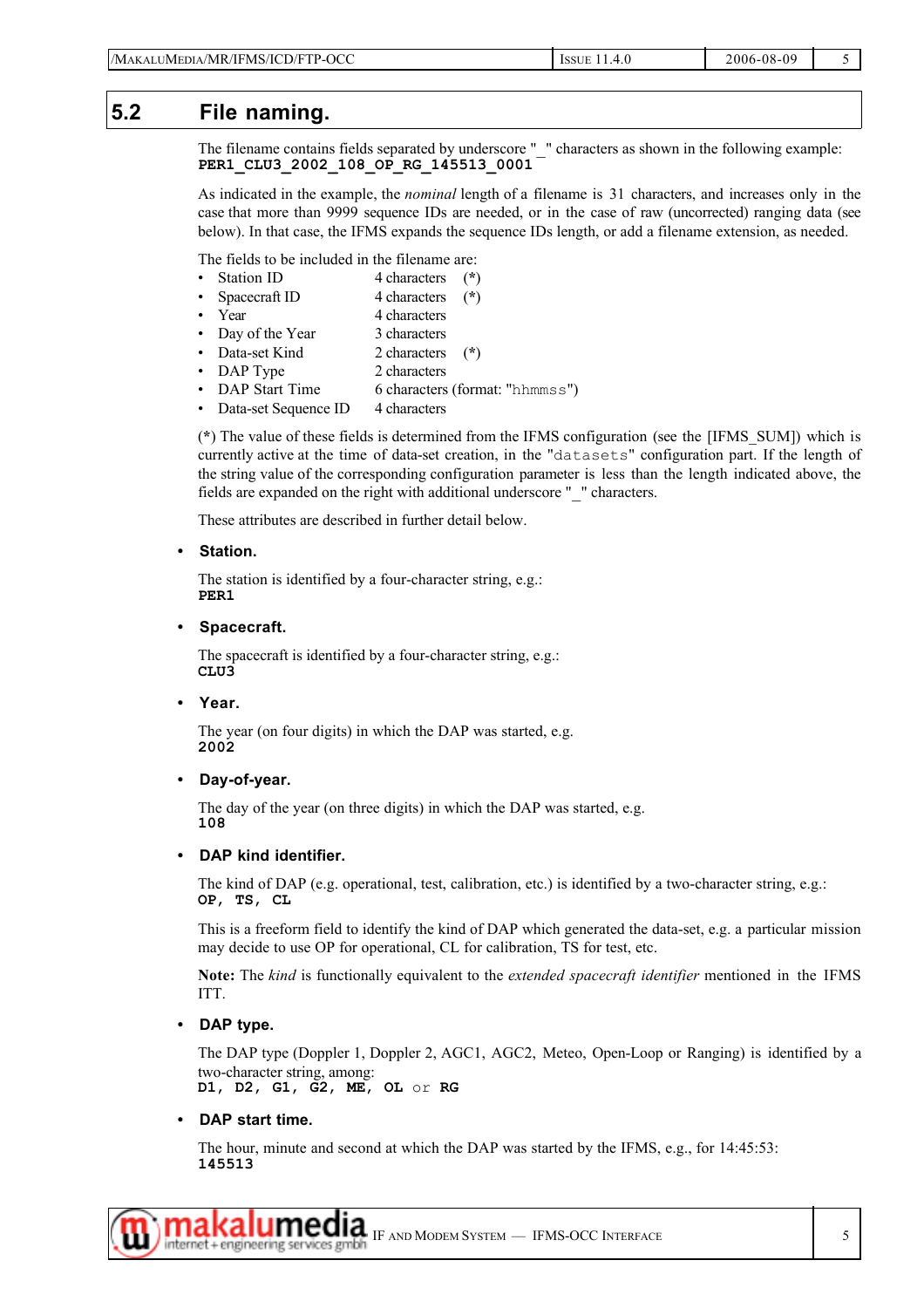#### **• Data-set sequence identification.**

The data-set sequence is identified by a four-digit number, e.g.: **0001**

The maximum DAP duration is 20 hours (72000 seconds), and the minimum data-set size is 100 samples at 0.1 sampling period, i.e. 10 seconds per data-set; therefore, at minimum, a maximum length DAP may lead to increment the Data-set Sequence Identification up to 7200. If, due to a configuration change, a data-set needs to be closed and a new one open, this maximum may reached 10000; in that case, the Dataset Sequence Identification for the following data-sets shall be coded on 5 digits.

Events that cause data-sets to be closed and a new one to be opened use the time reference of the *original* DAP start time, and increment the sequence identification. For example, consider a Perth\_1, Cluster\_3 DAP started on 1999-04-18 (day 108) at 14:55:13, which was operational (OP) ranging (RG). If during the DAP, a configuration change caused the closure of the original data-set, and the opening of a second data-set, the resulting files would be named:

**PER1\_CLU3\_2002\_108\_OP\_RG\_145513\_0001 PER1\_CLU3\_2002\_108\_OP\_RG\_145513\_0002**

#### **• Uncorrected ranging data (".raw" files).**

The Ranging DAP procedure includes a process called *ambiguity resolution,* which may last from a few seconds, in the case of low-earth orbiters, to hours, in the case of deep-space satellites. Range measurements recorded during the ambiguity resolution process are offset by a delay (corresponding to a tone signal phase shift) which can only be determined once the ambiguity resolution process is successfully completed. The IFMS performs the corresponding corrections, on all dataset since Ranging procedure start, upon the closure of data-set for which ambiguity resolution was successful.

There may be cases, however, when the uncorrected data is needed, and therefore the IFMS always makes available the *raw* data-sets. These files are named identically to their corrected counterparts, with the addition of the extension, ". raw", e.g.:

#### **PER1\_CLU3\_2002\_108\_OP\_RG\_145513\_0002.raw**

In addition to the presence of the additional . raw extension, corrected and uncorrected data-sets may be further identified by a flag in the file header indicating whether the enclosed data has been corrected.

Raw (uncorrected) data is stored along with corrected data, but within a further sub-directory named "raw/", e.g.:

```
~occ/kir1/ers2/PER1_CLU3_2002_108_OP_RG_145513_0002
~occ/kir1/ers2/raw/PER1_CLU3_2002_108_OP_RG_145513_0002.raw
```
**Note:** The Ranging data are not corrected yet by the IFMS software (e.g. only raw files are available).

#### **• File compression.**

In parallel to the ASCII version of the data-sets, a compressed version is maintained by the system (created, in the same directory, when the corresponding data-set is closed, and removed when the corresponding data-set is deleted). Compression used is  $gzip$  format (extension ".gz"). This does not apply for Open-Loop data-sets.

#### **5.3 File format.**

Open-Loop data-sets are binary files (except the first one, containing only the standard header). All other data-sets are stored as ASCII text files, and corresponding compressed data-sets are stored (and must be transferred) as binary files.

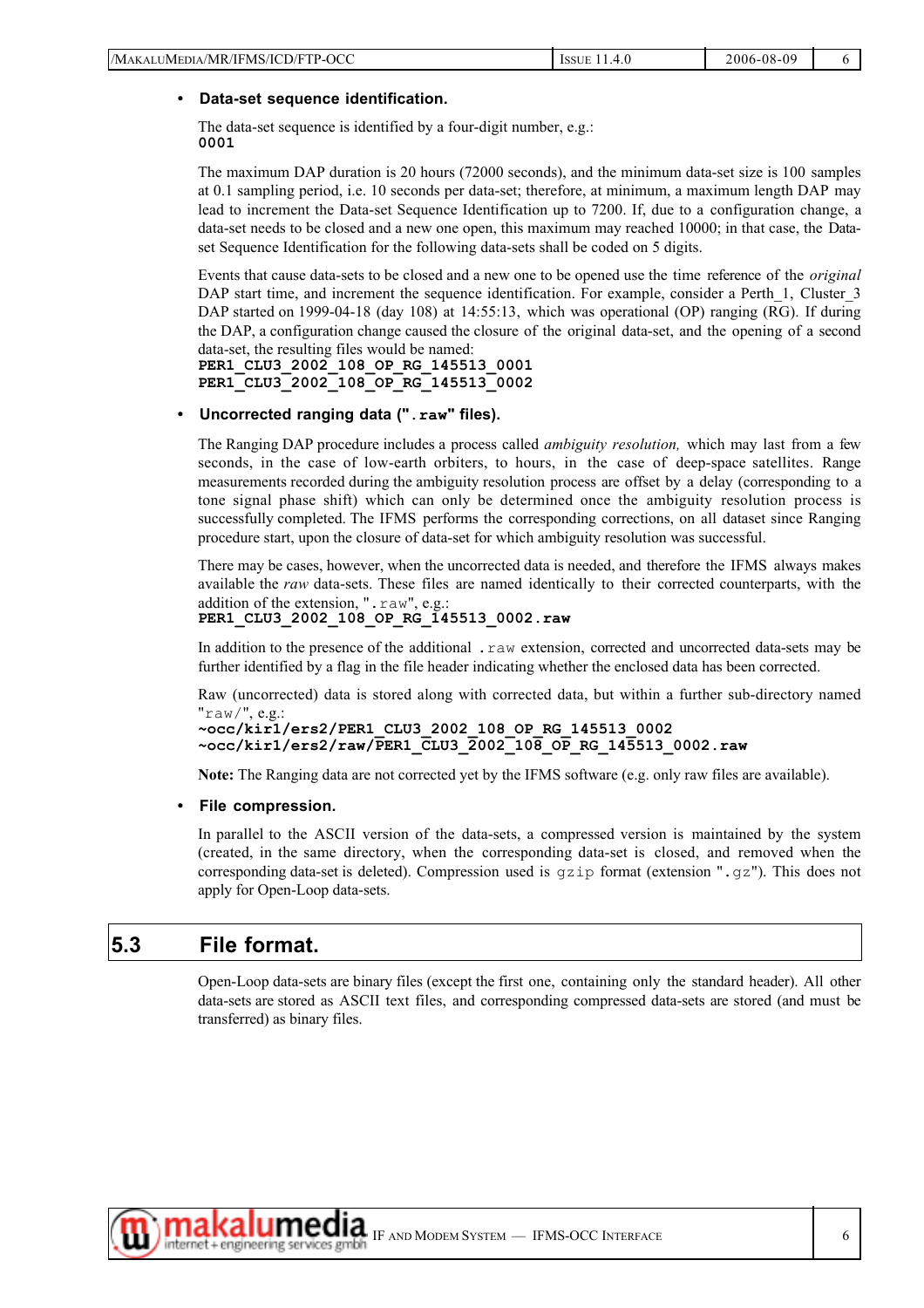## **6 Data-sets content.**

Different data-sets are created for each DAP. This section provides a high-level description of the content of these files. A formal description using Backus-Naur Form (BNF) can be found in the annexes.

For all fields are given:

- The field **name**.
- The field **type**, among:
	- **B** Boolean
	- **F** Float
	- **I** Integer
	- **S** String
	- **T** Time, format is: "YYYYMMDD.hhmmss.mmm"
- The field value **unit** (between "< >") for *float* and *integer* fields; can be empty for values without units.
- The field value **accuracy** (between "[ ]") for *float* fields (e.g. [0.001]). This is the absolute accuracy of the representation of the number. It can also be [free] when the value is issued from a calculation: then the maximum available accuracy is given within the float field length (maximum 24 characters).

### **6.1 Overview & administration.**

Data-sets contain two content parts: a **header** and **measurement data**.

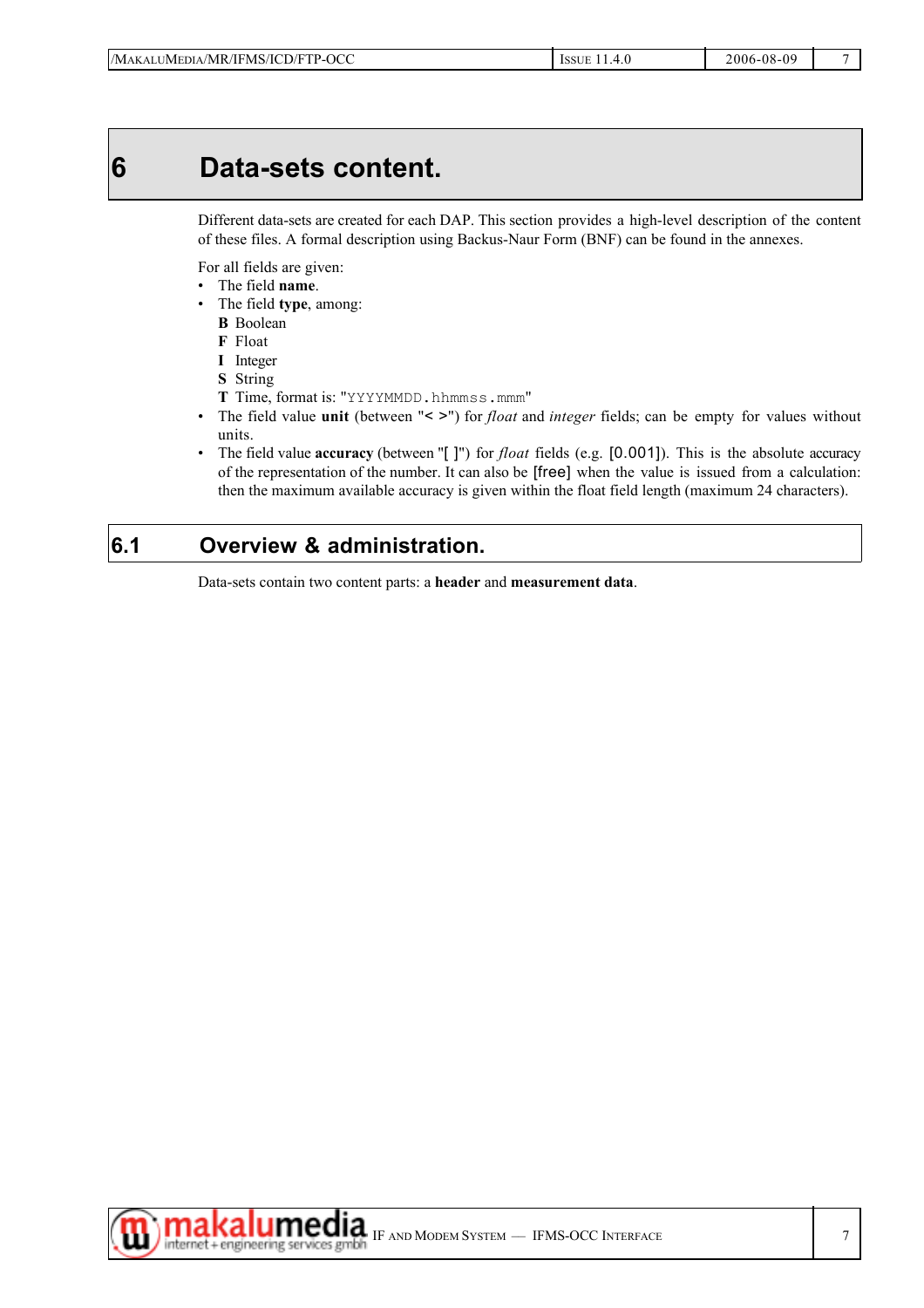### **6.2 Header information.**

| <b>Field Name</b>    | <b>Description</b>                                                                         |
|----------------------|--------------------------------------------------------------------------------------------|
| station id           | S Station Identifier                                                                       |
| spacecraft id        | S Spacecraft Identifier                                                                    |
| dset kind            | S Data-set kind                                                                            |
| dap_type             | S Is: "D1", "D2", "G1", "G2", "ME", "OL" or "RG"                                           |
| reference_time_tag   | T Time-tag of sample #0                                                                    |
| first_sample_time    | T Time-stamp of the first measurement                                                      |
| last_sample_time     | T Time-stamp of the last measurement                                                       |
| requestor id         | S Can assume one of two values, DCP or STC                                                 |
| request_id           | I Integer value as provided by the requestor <>                                            |
| why_opened           | S Can assume one of the following values:                                                  |
|                      | . "DAP Started"                                                                            |
|                      | $\cdot$ "Conf Change"                                                                      |
|                      | . "Max Size Reached"                                                                       |
|                      | . "Tone Lost"                                                                              |
| total_samples        | I Total number of samples collected in this data set <>                                    |
| sample_period        | F Period between samples <s> [0.1]</s>                                                     |
| internal reference   | B Flag to indicate whether the internal reference oscillator is used, i.e.                 |
|                      | if at DAP start, the Common Front End (CFE) uses its internal                              |
|                      | reference instead of the external 5 or 10 MHz reference                                    |
| uplink_carrier_230   | B Indicates that the ULM output carrier frequency is based on 230<br>MHz instead of 70 MHz |
| actual_carrier_indic | I Actual Carrier Indicator: <>                                                             |
|                      | provides the actual Uplink Carrier Frequency offset (from 70 MHz or                        |
|                      | 230 MHz) as follows:                                                                       |
|                      |                                                                                            |
|                      | ActualCarrierFreqOffset = 50MHz - actual_carrier_indic x $\frac{17.5e6}{230}$              |
| actual_tone_indic    | I Actual Tone Indicator (meaningful only for Ranging data-sets):                           |
|                      | provides the actual Tone Frequency as follows: <>                                          |
|                      | ActualToneFreq = actual_tone_indic x $\frac{17.5e6}{232}$ Hz                               |
| epd_source           | S Can assume one of the following values:                                                  |
|                      | . "EPD from configuration": the EPD is derived from the                                    |
|                      | configuration parameters in the tracking part of the active table                          |
|                      | . "EPD from Doppler prediction": the EPD is derived from the                               |
|                      | Doppler Prediction file currently used                                                     |
|                      | . "-": for non-RG data-sets                                                                |
| rg_data_corrected    | B Flag to indicate whether the measurements recorded during the                            |
|                      | ambiguity resolution process have been corrected                                           |
| seq_id               | I Data-set sequence id <>                                                                  |
| configuration        | - Value of the modulator, freqplan, tracking, redemod, and                                 |
|                      | scdemod parameters of the Active Table (see below)                                         |

Each data-set begins with a *header* containing the following information:

#### *Table 1: Data-set Header Contents*

The "configuration" field provides the value of the parameters of the "modulator", "freqplan", "tracking", "rcdemod", "scdemod" and "gmdemod" configuration parts of the currently Active Table (see the [IFMS-SUM]).

The sampling period is determined during the IFMS set-up by configuration parameters (D1SplPer, D2SplPer, G1SplPer, G2SplPer, MeSplPer, RgSplPer).

An example of the content of the header is given in annex.

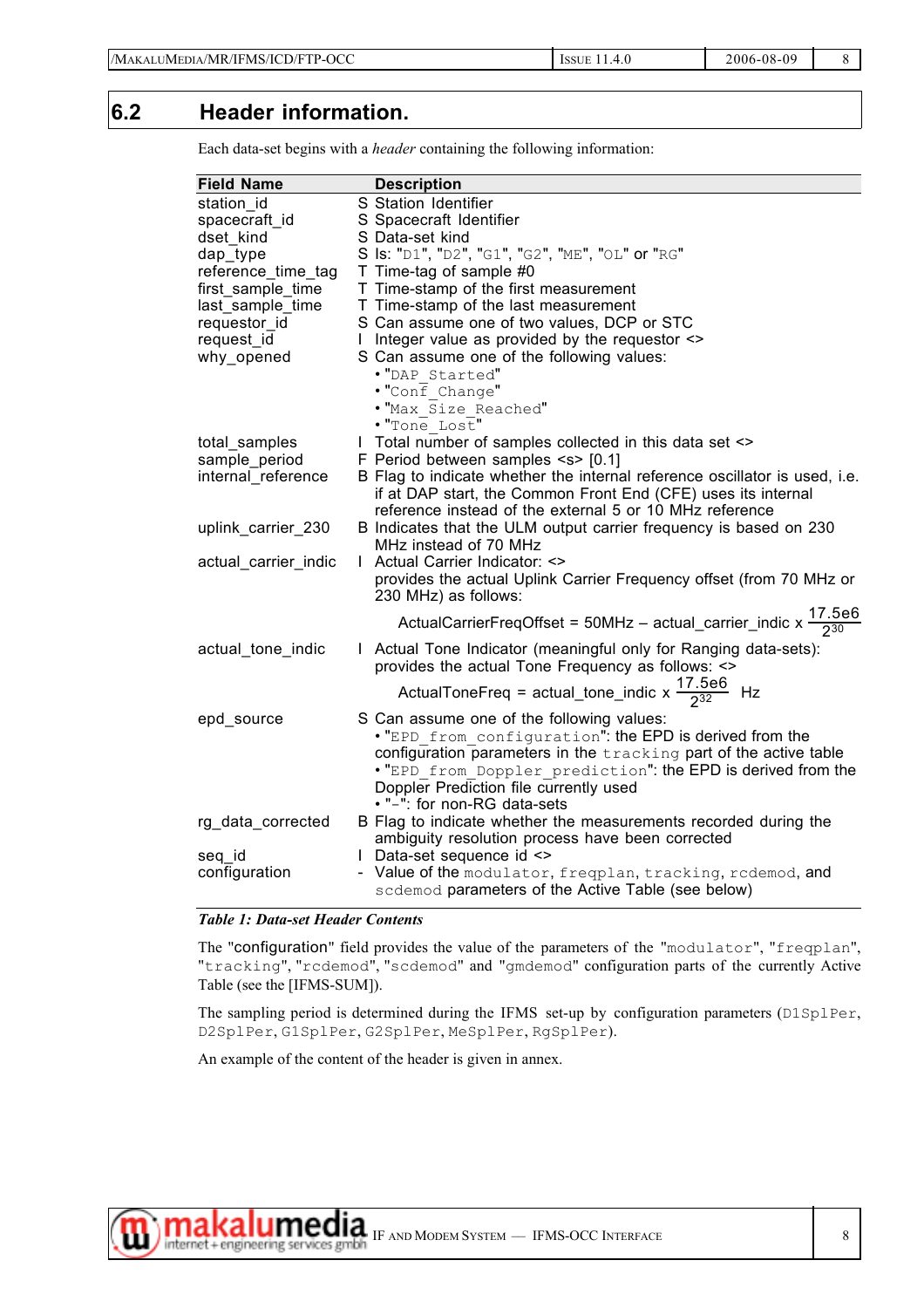#### **6.3 Doppler data (1 & 2).**

Each Doppler measurement contains the following fields:

| <b>Field Name</b> | <b>Description</b>                                                                                                                                                                             |
|-------------------|------------------------------------------------------------------------------------------------------------------------------------------------------------------------------------------------|
| sample num        | I Identifier of the current sample <>                                                                                                                                                          |
| sample_time       | T Timestamp of the current sample                                                                                                                                                              |
| interval count    | I Internal G-DSP 17.5 MHz NCO clock count since arbitrary origin <>                                                                                                                            |
| unwrapped phase   | F Unwrapped phase of the internal G-DSP carrier NCO <turns><br/>[0.00001]</turns>                                                                                                              |
| spurious carrier  | B Flag to indicate that the carrier is presently within the window of a<br>known spurious frequency                                                                                            |
| delta delay       | F Accumulated delta delay from the DAP start; this value is always<br>one-way (more precisely, half the two-way delta delay), regardless<br>of the spacecraft transponder type. <s> [free]</s> |

#### *Table 2: Doppler Data-sets Data Contents*

#### **• Calculation of the "delta\_delay" field.**

This section describes the algorithm used to derive the delta-delay value, put in the Doppler data-sets, from the corresponding unwrapped carrier phase.

#### **Note:**

| (CT) apply to coherent transponder     | (FreqCoherTrs is Yes) |
|----------------------------------------|-----------------------|
| (NT) apply to non-coherent transponder | (FreqCoherTrs is No)  |

#### **Constant values during the Doppler DAP:**

From the frequency plan:

• **UplinkCarrierFreq**: is the actual satellite up-link carrier frequency, i.e.:

**(CT)** The Modulator output frequency is defined by the FreqUlmCarFrSel (70/230 MHz) and FreqUlmCarFrOffs (–1.5 .. 1.5 MHz) parameters, but the ULM will select an actual frequency offset as indicated by the "actual carrier indic" value in the data-set header (see §6.2). Therefore, the actual uplink carrier frequency will be:

#### **UplinkCarrierFreq**

= FreqUlmCarFrSel + ActualCarrierFreqOffset + FreqUplkConv

**(NT)** This value is irrelevant, as the transponder downlink frequency is predefined by another configuration parameter (FreqDnlkCF).

- **DownlinkCarrierFreq**: is the satellite down-link carrier frequency, i.e.:
	- **(CT) DownlinkCarrierFreq** = UplinkCarrierFreq \* FreqTR1/FreqTR2
	- **(NT) DownlinkCarrierFreq** = FreqDnlkCF (as per configuration table)
- **InputCarrierFreqOffset**: is the actual (i.e. taking into account the actual ULM uplink frequency) nominal (i.e. Doppler-free) carrier offset relative to 70 MHz at IFMS input:

**InputCarrierFreqOffset** = DownlinkCarrierFreq – FreqDnlkConv – 70MHz

From the first CDOP Data-Unit (received from the RGD, RCD, or SCD) at DAP start:

- **Count0**: count (of the accurate 17.5MHz clock)
- **Phase0**: phase of the replica Carrier

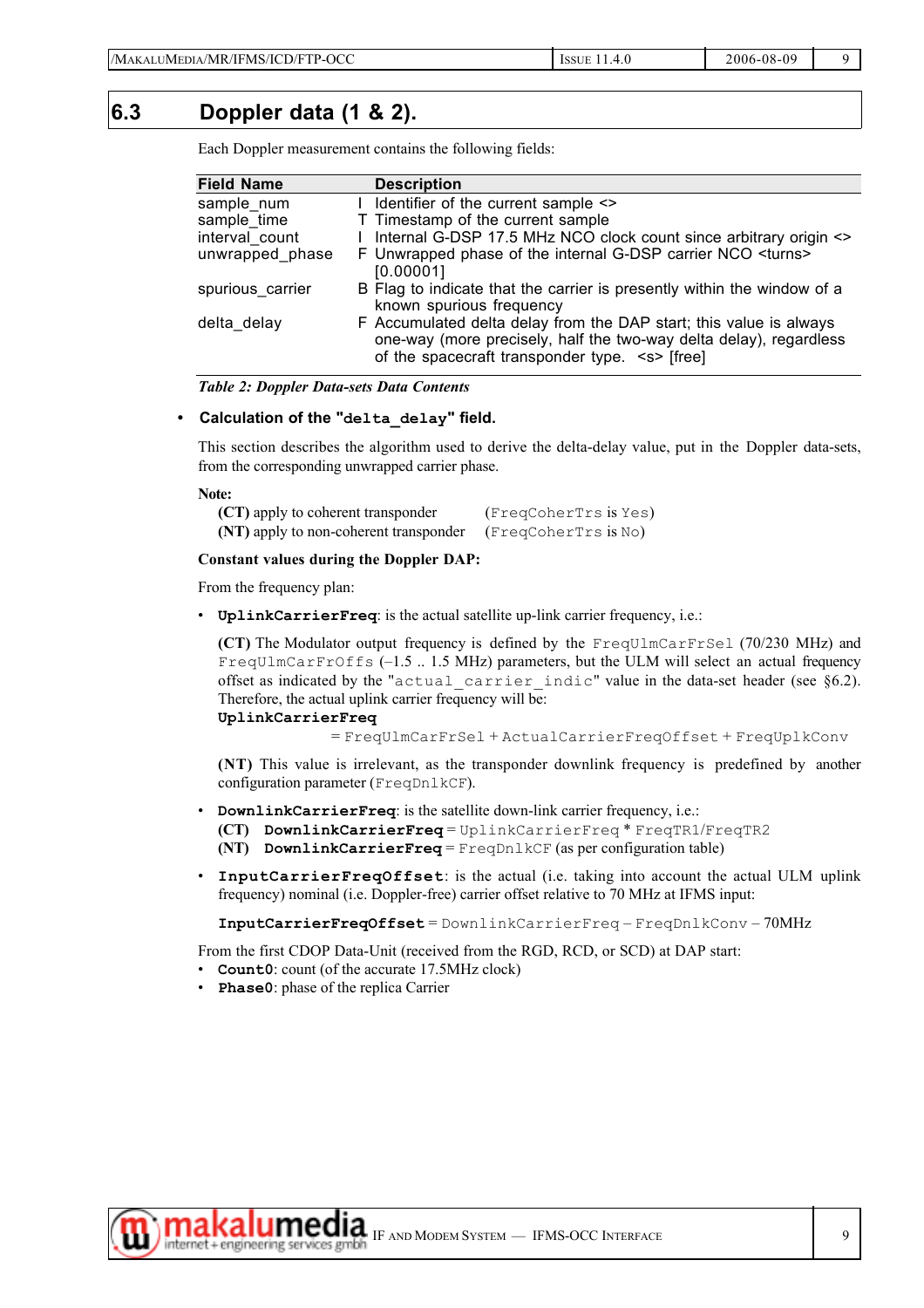| $\Lambda$ I<br>100UF |                                              |               |            |  |
|----------------------|----------------------------------------------|---------------|------------|--|
|                      | /Maka<br>)/FTP-OCC<br>ALUMEDIA/MR/IFMS/ICD/F | <b>LCCLIF</b> | 2006-08-09 |  |
|                      |                                              |               |            |  |

#### **Measurement processing:**

From the current CDOP Data-Unit:

- **CountN**: count
- **PhaseN**: phase

Derive the time difference since start:

- **DeltaCount** = (CountN Count0)
- **DeltaTime** = DeltaCount / 17.5e6 (in seconds)

Derive the actual phase difference since start:

• **DeltaPhase** = (PhaseN – Phase0)

Derive **DeltaDelay** from the difference between the actual phase difference and the (hypothetical) phase difference corresponding to null Doppler effect:

- ZeroDopplerDeltaPhase = DeltaTime \* InputCarrierFreqOffset
- DeltaPhaseDoppler = DeltaPhase ZeroDopplerDeltaPhase
- **(CT) DeltaDelay** = ( DeltaPhaseDoppler / (2\*DownlinkCarrierFreq) ) **(NT) DeltaDelay** = – ( DeltaPhaseDoppler / DownlinkCarrierFreq )

### **6.4 Gain (AGC) data (1 & 2).**

Each AGC measurement contains the following fields:

| <b>Field Name</b>                                                                                                                   | <b>Description</b>                                                                                                                                                                                                                                                                                            |                            |                                                        |
|-------------------------------------------------------------------------------------------------------------------------------------|---------------------------------------------------------------------------------------------------------------------------------------------------------------------------------------------------------------------------------------------------------------------------------------------------------------|----------------------------|--------------------------------------------------------|
| sample num<br>sample_time<br>carrier level<br>polar angle<br>incoh ago gain<br>input pow ch A<br>input_pow_ch_B<br>carr lock status | I Identifier of the current sample <><br>T Timestamp of the current sample<br>F Carrier level<br>F Polarization angle<br>F Incoherent AGC Gain<br>F Input Power in Channel A <dbm><br/>F Input Power in Channel B <dbm> [0.1]<br/>S Carrier Lock Status, is: "Unlocked", "Acquiring", or "Locked"</dbm></dbm> | <dbm><br/>dB&gt;&gt;</dbm> | [0.1]<br><turns> [0.0001]<br/>[0.1]<br/>[0.11]</turns> |

*Table 2: AGC Data-sets Data Contents*

### **6.5 Meteorological data.**

Each Meteo measurement contains the following fields:

| <b>Field Name</b> | <b>Description</b>                                 |  |
|-------------------|----------------------------------------------------|--|
| sample num        | I Identifier of the current sample $\le$           |  |
| sample time       | T Timestamp of the current sample                  |  |
| humidity          | <%><br>F Humidity<br>[0.1]                         |  |
| pressure          | <hpa><br/>[0.1]<br/>F Pressure</hpa>               |  |
| temperature       | F Temperature $\langle ^{\circ}C \rangle$<br>[0.1] |  |

*Table 3: Meteo Data-sets Data Contents*

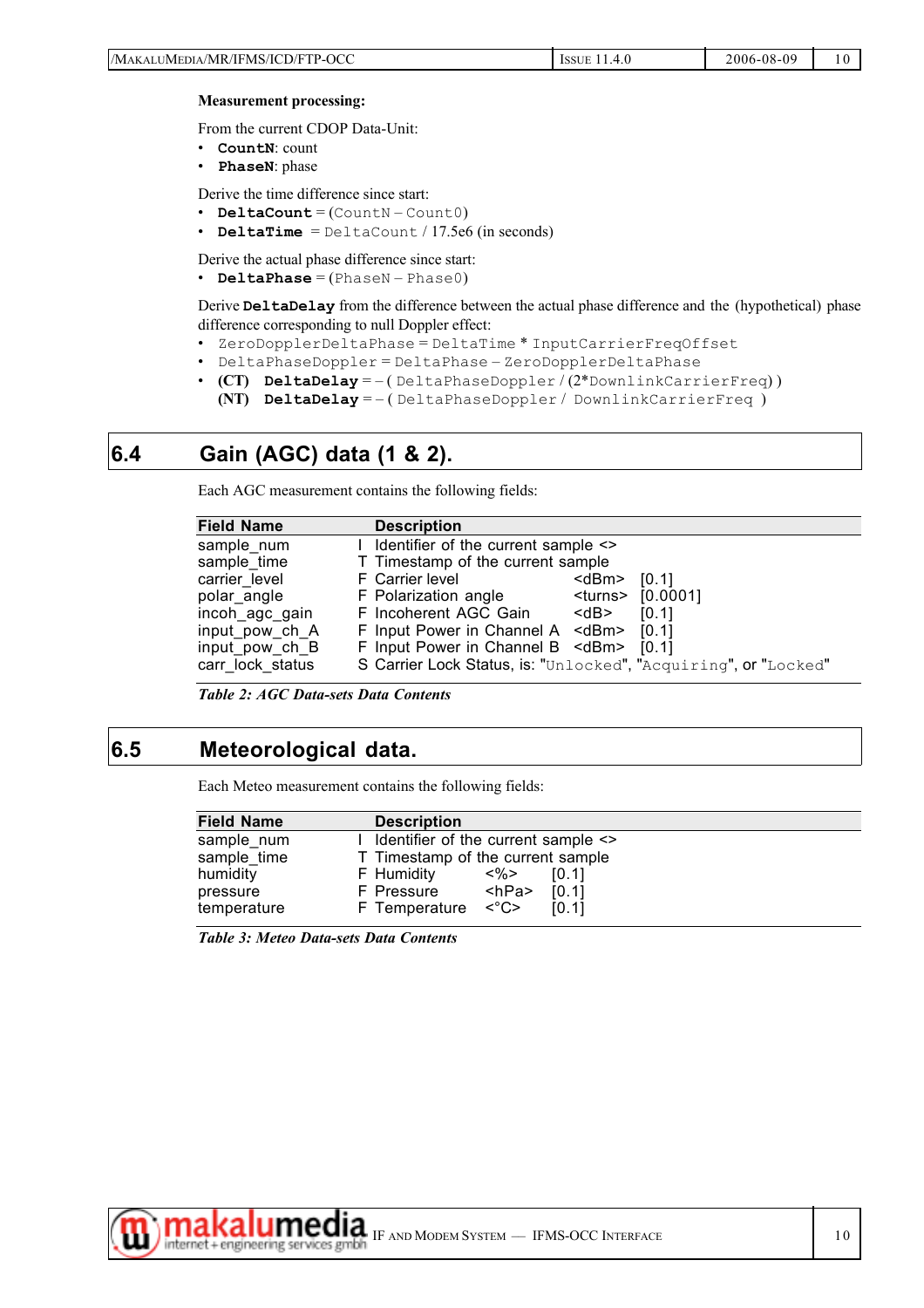### **6.6 Ranging data.**

| <b>Field Name</b> | <b>Description</b>                                                                                                                                                |
|-------------------|-------------------------------------------------------------------------------------------------------------------------------------------------------------------|
| sample num        | I Identifier of the current sample <>                                                                                                                             |
| sample time       | T Timestamp of the current sample                                                                                                                                 |
| delay             | F Signal round-trip delay, modulo the maximum code ambiguity <s><br/>[free]</s>                                                                                   |
| current code      | 1 Current code number, in the set $\{124\}$ <>                                                                                                                    |
| ambiguity done    | B Flag indicating the resolution of ambiguity                                                                                                                     |
| spurious carrier  | B Flag to indicate that the carrier is presently within the window of a<br>known spurious frequency                                                               |
| spurious_tone     | B Flag to indicate that the tone is presently within the window of a<br>known spurious frequency                                                                  |
| prev correlation  | B Flag to indicate the success of the previous code correlation                                                                                                   |
| est_kd-1          | F Estimated Doppler effect (KD-1) <> [free]                                                                                                                       |
| dsp rcvr lock     | B DSP status: Flag indicating RGD receiver lock status                                                                                                            |
|                   | dsp integrated tone F DSP status: Integrated tone level relative to the Carrier Level, and<br>not corrected with the actual Code Modulation Index <db> [0.1]</db> |
|                   | dsp_integrated_code F_DSP_status: Normalised integrated code level, relative to the Tone<br>Level $\le$ [0.001]                                                   |
| dsp_phase_error   | F DSP status: Current phase error <turns> [0.001]</turns>                                                                                                         |
| dsp_toneloop_snr  | F DSP status: Estimated tone loop signal-to-noise ratio <db> [free]</db>                                                                                          |
| dsp_mod_index     | F DSP status: Estimated Downlink ranging modulation index <rad><br/>[free]</rad>                                                                                  |

Each Ranging measurement contains the following fields:

*Table 4: Ranging Data-sets Data Contents*

### **6.7 Open-Loop data.**

#### **• OLP data definition.**

Open-loop measurements come from the GDSP 17.5 Msps 24-bit complex base band stream (containing 1, 2, 4, or 12-bit words each for the I and Q channels) and result from filtering and decimating the 280 Msps 8-bit stream output by the Common Front End (CFE) Analogue to Digital converter. These channels are provided for both RHC and LHC polarizations.

#### **• OLP data-sets organisation.**

The Open-Loop data-sets contain:

- First data-set (sequence Id 0): standard header and active configuration (with the content of the "openloop" configuration part added to the configuration section).
- Following data-sets (sequence Id >0): fixed-length binary records; each record contains a header and 136 measurement blocks; a new data-set is open every minute.

**Note:** For Open-Loop data-sets, the active configuration in the header data-set also contains the values of the "openloop" parameters.

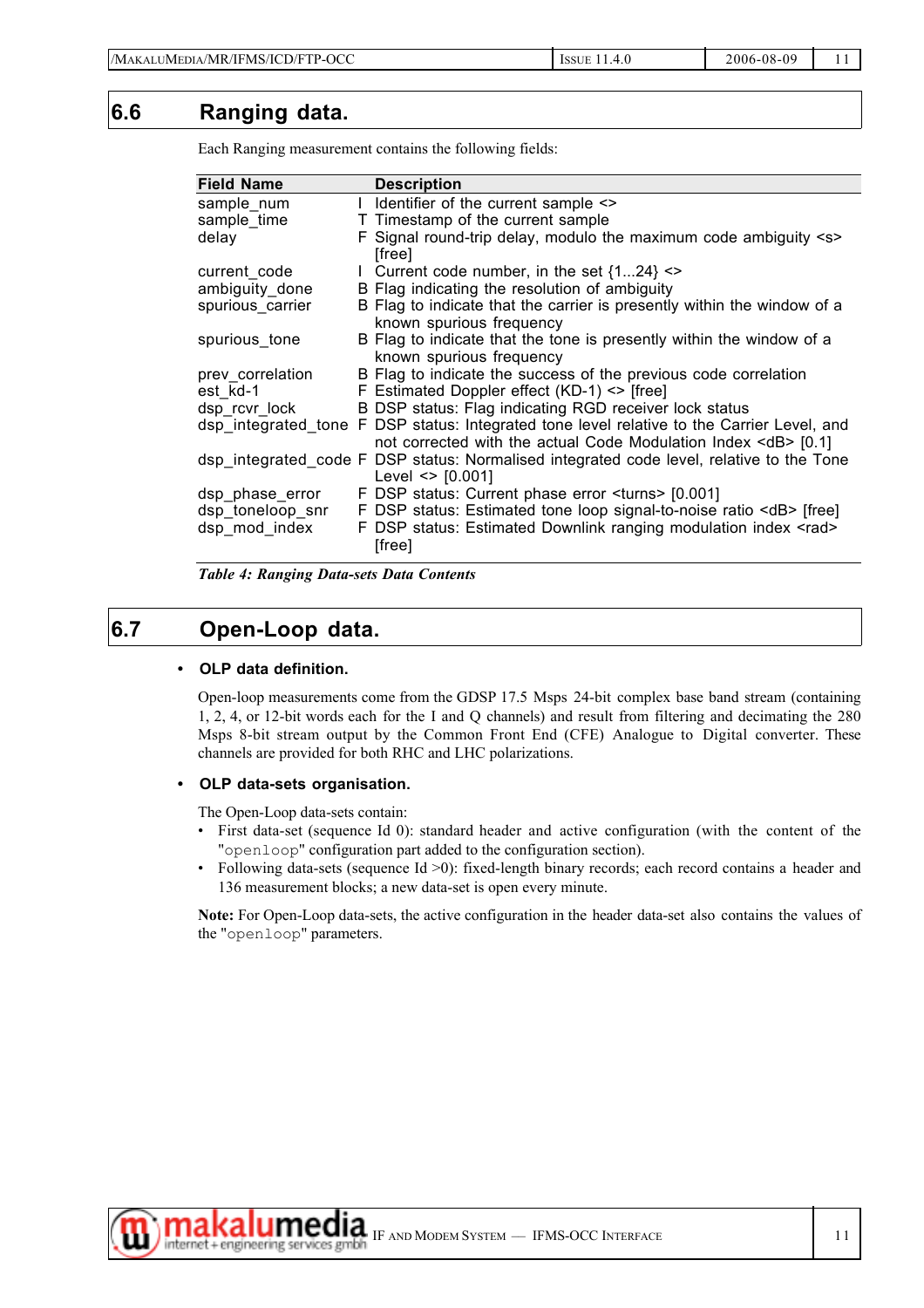| /Mak<br>P-OCC <sup>.</sup><br>/IFMS/ICD/FTP-<br>MR/<br>™IMEDIA .<br>.<br>$ -$ | <b>ISSUE</b><br>7. J<br>. . | 2006-08-09 |  |
|-------------------------------------------------------------------------------|-----------------------------|------------|--|
|-------------------------------------------------------------------------------|-----------------------------|------------|--|

#### **• OLP data-set content.**

Each OLP data-set contains an integer number of *records*. Each record contains a *header* (44 bytes, described below) and *data*. The data part of the record is made up of NBLOCKS *blocks* (NBLOCKS=136) and each block consists of BLOCKSIZE bytes (BLOCKSIZE=6 always).

Each sample consists of four components,  $X_{re}$ ,  $X_{im}$ ,  $Y_{re}$ ,  $Y_{im}$  representing the complex RHC and LHC inputs respectively. The number of samples which can be packed into each 6-byte block is dependent on the requested quantization:

| <b>Quantisation bits</b> | Samples/block |
|--------------------------|---------------|
|                          |               |
|                          |               |
|                          |               |
|                          |               |

Samples are stored into the 48-bit block starting at the most significant bit and in the order  $Y_{\rm re}$ ,  $Y_{\rm im}$ ,  $X_{\rm re}$ ,  $X_{\text{im}}$ . For example, 4-bit data is as follows (3 samples/block):

| 43<br>-----+-   |                     |        |
|-----------------|---------------------|--------|
| Y(0)re   Y(0)im | --------+--------+  | Byte 0 |
| X(0)re   X(0)im | --------+--------+  | Byte 1 |
| Y(1)re   Y(1)im | .--------+--------+ | Byte 2 |
| X(1)re   X(1)im | +--------+--------+ | Byte 3 |
| Y(2)re   Y(2)im | --------+--------   | Byte 4 |
| X(2)re   X(2)im |                     | Byte 5 |
|                 |                     |        |

#### The format of each record is as follows:

```
struct olp record = {
   unsigned magic; \frac{1}{2} fixed magic number (0xA3C725B6)<br>unsigned length; \frac{1}{2} record length (NBLOCKS*BLOCKSIZ
                              // record length (NBLOCKS*BLOCKSIZE+11*4)
   unsigned sp_message; \frac{1}{2} message type (3,4,5 or 6 dep on quantization)
   unsigned sp_samptime; // Time of first sample (0.1s ticks)
   unsigned sp_sampofs; // Time of 1st sample (17.5MHz clocks since last 0.1s tick) int sp_centre; // Filter centre frequency at first sample
   int sp_centre; // Filter centre frequency at first sample
   unsigned sp_gain; // Hardware gain at first sample
   unsigned statusoffset; // byte offset to status from start of record, 0 if none
   unsigned markeroffset; // always 0 - no marker
   unsigned dataoffset; \frac{1}{4} byte offset to data from start of record (prob 11*4)
   unsigned parityoffset; // always 0 - no parity
   BLOCK buf[NBLOCKS] // packed data
```
An int or unsigned is a four byte number with most significant bytes written first (i.e. big-endian representation).

| <b>Identifier</b>   | Range         | <b>Description</b>                                               |
|---------------------|---------------|------------------------------------------------------------------|
| sp message $[20]$   |               | Fixed OLP message type $= 7$                                     |
| sp message $[53]$   | 07            | OLP sample quantization (0=>1bit, 1=>2bits, 2=>4bits,            |
|                     |               | $3 = > 12 \text{bits}, 4.7 \text{ spare}$                        |
| sp message $[3116]$ | 065536        | Sample rate given by $17.5 \cdot 10^6$ Hz divided by this value. |
| sp frameid $[310]$  | 04294967295   | Frame counter. Increments by one for every transmitted           |
|                     |               | frame. Wraps at $2^{32}$ .                                       |
| sp sampofs[260]     | $0$ 17499999  | Sample time of the first sample in this frame in clock           |
|                     |               | ticks since the last second marker. The clock tick               |
|                     |               | frequency is $17.5 \cdot 10^6$ Hz.                               |
| sp centre $[310]$   | $-2147483647$ | Filter centre frequency at the time of the first sample in       |
|                     | 2147483647    | this frame is given by this value multiplied by                  |
|                     |               | $17.5 \cdot 10^{6}/2^{32}$ ( $\approx$ 4.075 $\cdot$ 10-3) Hz.   |
| sp $gain[70]$       | $-127+128$    | OLP digital path gain is given by $2n$ where n is this           |
|                     |               | value. This gain does not include the CFE gain.                  |
| sp $gain[3114]$     | 086399        | Number of whole unit seconds since midnight for the              |
|                     |               | first sample in the frame.                                       |

The  $sp*$  words above are encoded as follows:



}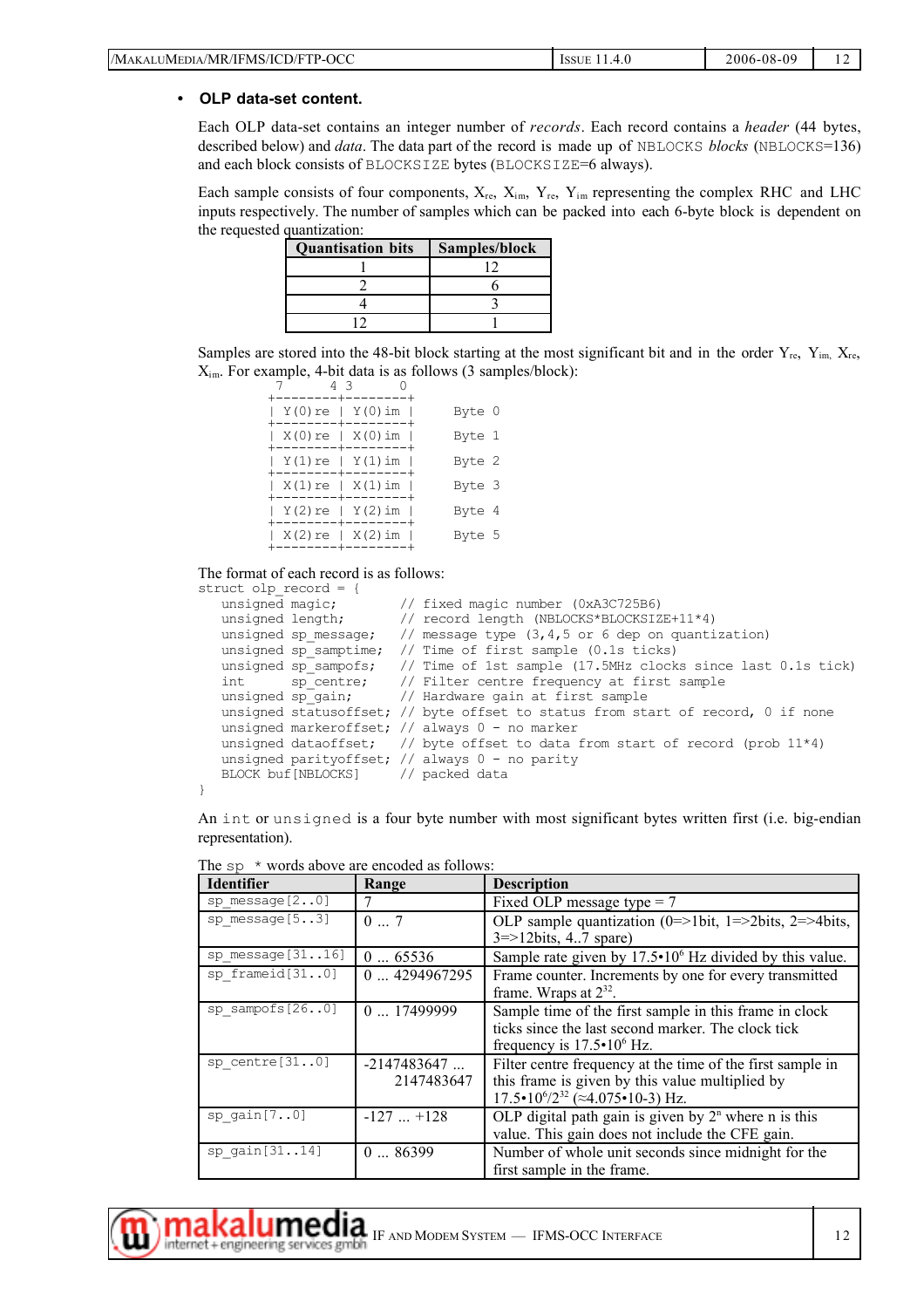### **7 IFMS Support-Log files.**

**Note:** The Support-Log files do not apply to Open-Loop data-sets.

Data-set file events (open, close, and delete) are logged in ASCII text files known as *Support-Log files.* Support-Log files are intended to allow a minimal monitoring information to flow to the clients on their request. By inspection of a Support-Log file, the client can determine whether a data-set is open and predict its closing time. By storing a number of past events, the client can also determine the cause of past events.

The IFMS handles six Support-Log files (one for the following data-set types, Doppler 1 & 2, AGC1, AGC2, Meteo and Ranging) and make them accessible via FTP. Since FTP does not Support-Log file locking, there exists the possibility (although very unlikely) that system management of the Support-Log files (clean up, etc.) occurs concurrently with user access, in which case the data received by the user would be unpredictable. For this reason, Support-Log files are not intended for normal operational use, but only as a backup monitoring mechanism if needed (e.g. if the user gets confused as to the sequence of events happening on the IFMS, etc.).

The location of the Support-Log files is fixed to: **~ifmsdset/support\_logs/**

The names of the Support-Log files are fixed to: **D1SupportLog D2SupportLog G1SupportLog G2SupportLog MESupportLog RGSupportLog**

The maximum number of logged events in each Support-Log file is defined by a configuration parameter (AdsdMaxSupLog).

Each Support-Log file contain the following fields:

| <b>Field Name</b> | <b>Description</b>                                            |
|-------------------|---------------------------------------------------------------|
| event time        | T Time and date stamp of the event                            |
| DAPStart time     | T Start time and date stamp of the DAP                        |
| spacecraft        | S Identification of the spacecraft                            |
| dataset seq id    | I Data-set sequence Id <>                                     |
| event type        | S Can be: "Open", "Close", "Delete"                           |
| open reason       | S Can be:                                                     |
|                   | "-", "DAP Started", "Conf Change", "Max Size Reached",        |
|                   | "Tone Lost"                                                   |
| close reason      | S Can be:                                                     |
|                   | "-", "DAP Stopped", "Conf Change", "Max Size Reached",        |
|                   | "Tone Lost"                                                   |
| duration          | I Expected or actual duration of a started data-set <s></s>   |
| nb samples        | Expected or actual number of samples of a started data-set <> |
| sampling_period   | F Seconds between consecutive samples $\le$ [0.1]             |

#### *Table 5: Support-Log Files Contents*

Note: For open and close reasons, the "-" string is used when the "reason" is not relevant for the entry (see BNF).

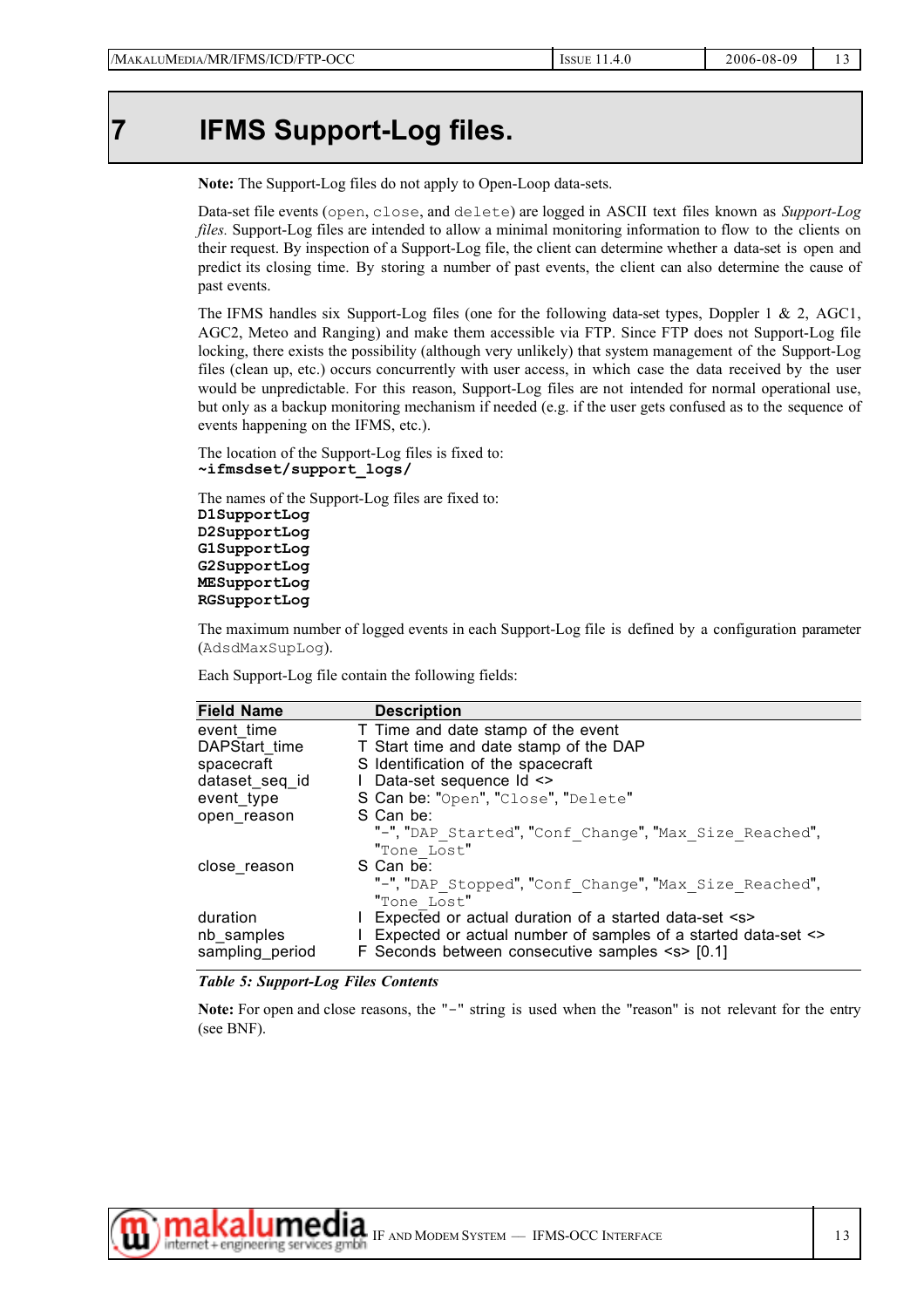### **8 IFMS user access.**

### **8.1 User accounts and access rights.**

A standard UNIX account ("dsetuser", with password "dsetuser", and belonging to group "dsetuser") is used to access the IFMS data-sets. When logging in via FTP into the IFMS, the remote user will be placed in the root directory of the data set store.

In the directory structure described above (in "File-system structure."), all directories and files are owned and readable/writable by a *private* UNIX user ("ifms", corresponding to the creator and owner of the files) and its group ("ifms"), and are readable by the all users, i.e. UNIX access rights are "775"  $("rwxrwx-x")$  for directories, and are "664"  $("rw-rw-r--")$  for files.

#### **Notes:**

- Access for creating and writing is never granted to external system users.
- Access for removing files is never granted to external system FTP users, but only to users via the STC and DCP interfaces.

The users are defined at system installation in factory, and does not need any further modification when installing the system in a Ground Station. The support of new spacecrafts and stations does not require any re-configuration at UNIX level.

### **8.2 User access.**

The IFMS data interface supports the login of multiple users. As the IFMS is based on UNIX, multiple concurrent logins by the same user, or different users, is supported.

### **8.3 File deletion and modification.**

Users accessing the IFMS over the OCC interface are not allowed to modify or delete Data-Set files or Support-Log files.

Data-sets deletion is under control of the DCP and STC accesses (see [DCP-OPER] and [ICD-STC] documents respectively); Support-Log files are under control of the IFMS software only.

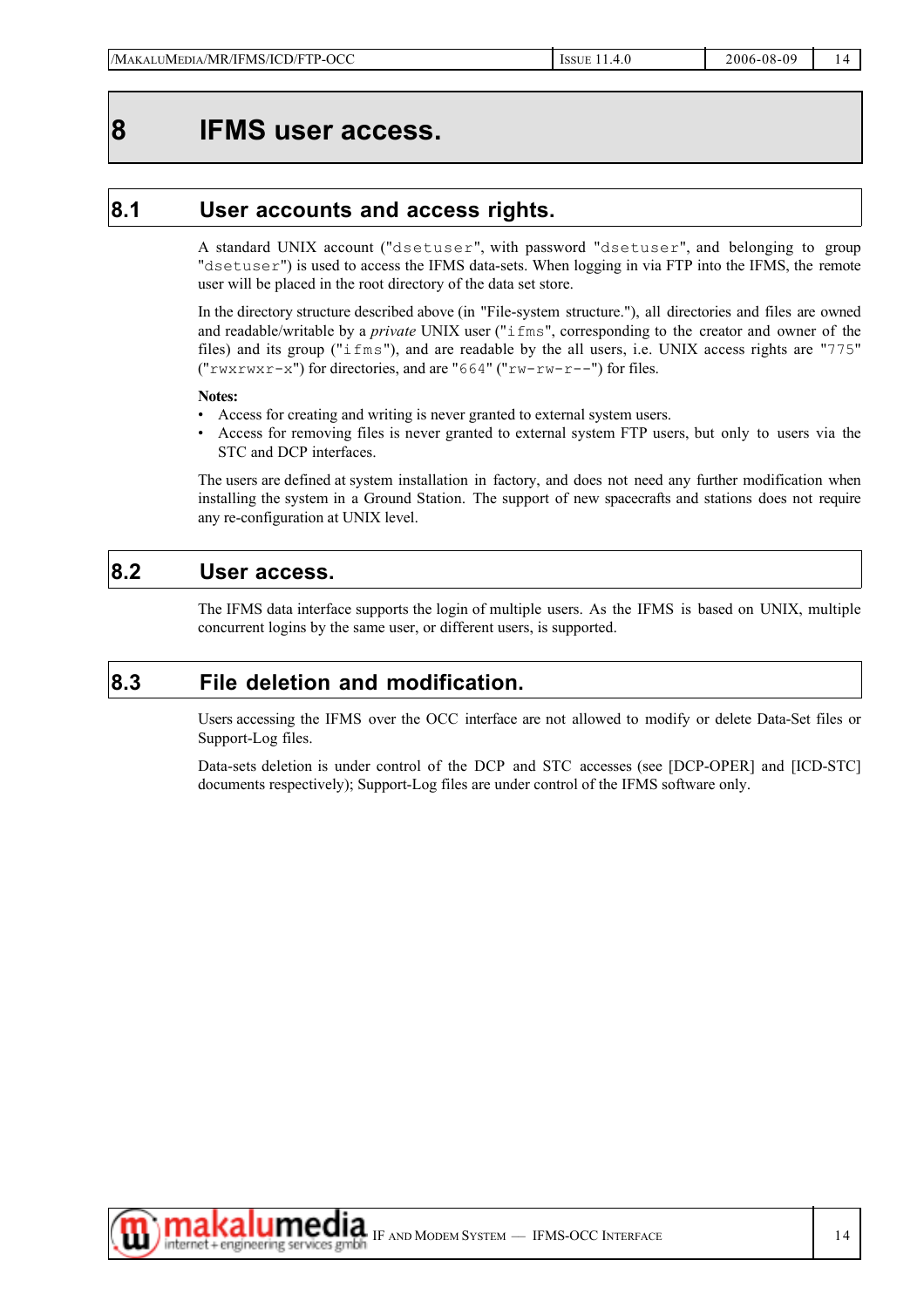## **9 Annex 1: Files syntax specification.**

The syntax of IFMS data-sets and Support-Log files are described in this annex using BNF production rules.

### **9.1 Annex 1.1: Common syntax elements.**

```
-- ==========================================================
-- Common syntax elements.
-- ==========================================================
\text{Alpha} ::= [a-zA-Z_1]AlphaAndSpace ::= [a-zA-Z_ ]
Alphanumeric ::= [0-9a-zA-Z ]
SpecialChars ::= [+-.:~@#$%&*^]
BlankChars ::= [\forall x \in \mathbb{R} -- space, tab, LF, CR
Numeric ::= [0-9]
NL ::= ({BlankChars}*\n)+ -- NL=New Line
SP ::= [ ] + - spaces
ValueChar ::= Alphanumeric | SpecialChars | SP | "/"
                                        -- limited to 20 characters
CommentChar ::= Alphanumeric | SpecialChars | SP | "/"
INLINE_COMMENT ::= "//" {CommentChar}* NL
ALPHANUM 2 ::= {Alphanumeric}{2} -- exactly 2 characters
ALPHANUM_4 ::= {Alphanumeric}{4} -- exactly 4 characters
TIME STAMP ::= {\text{Numberic}}{8}"."{Numeric}{6}"."{Numeric}{3}
                                -- format: YYYYMMDD.HHMMSS.mmm
                                 -- example: 19991007.000426.000
                                 -- must be a valid date
STR INT ::= {Numeric}{1,20}
STR_FLOAT ::= MANTISSA -- limited to 20 characters
                    | MANTISSA EXPONENT
MANTISSA ::= [+-] ?{Numeric}+"."{Numeric}*
                    | [+-]?{Numeric}+
EXPONENT ::= "e" [++] ? {Numeric} {1,3}
NUMBER ::= STR_INT
                    | STR_FLOAT
```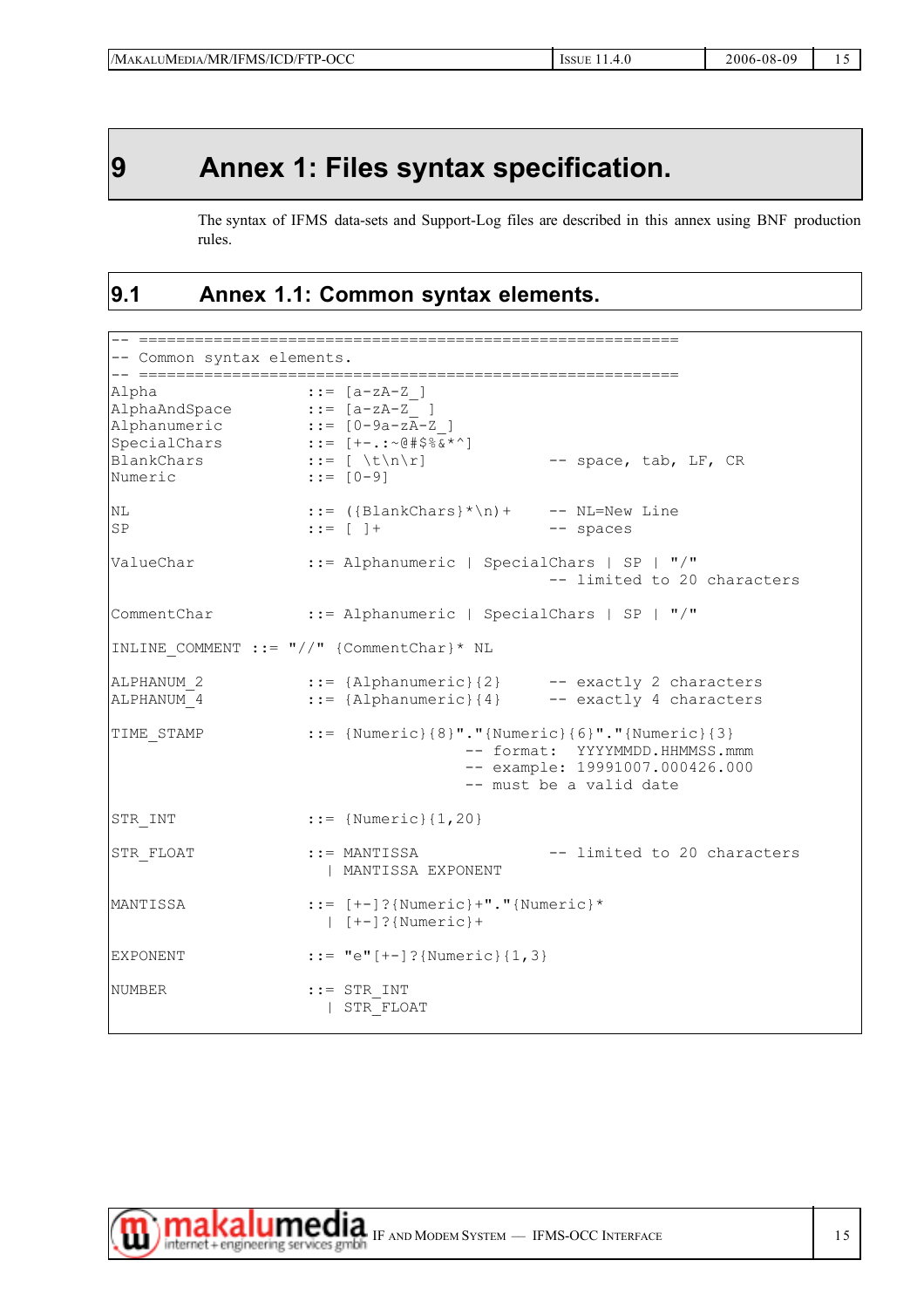| /MAKALUMEDIA/MR/IFMS/ICD/FTP-OCC |                                                                                         | <b>ISSUE 11.4.0</b>           | 2006-08-09 | 16 |
|----------------------------------|-----------------------------------------------------------------------------------------|-------------------------------|------------|----|
| OPEN REASON                      | $::="DAP$ Started"<br>"Conf Change"<br>"Max Size Reached"<br>"Tone Lost"<br>$\Pi = \Pi$ | -- for Close / Delete entries |            |    |
| CLOSE REASON                     | $::="DAP$ Stopped"<br>"Conf Change"<br>"Max Size Reached"<br>"Tone Lost"<br>$\Pi = \Pi$ | -- for Open / Delete entries  |            |    |
| EPD SOURCE                       | $::="FPP$ from configuration"<br>"EPD from Doppler prediction"<br>$\Pi = \Pi$           | -- for non-RG data-sets       |            |    |

## **9.2 Annex 1.2: Support-Log file specification.**

|            | <b>Support File ::= INLINE COMMENT SupportFileEntries</b>                                                             |                                                                                                                                                                                                    |  |
|------------|-----------------------------------------------------------------------------------------------------------------------|----------------------------------------------------------------------------------------------------------------------------------------------------------------------------------------------------|--|
|            | SupportFileEntries ::= SupportFileEntry                                                                               | SupportFileEntries SupportFileEntry                                                                                                                                                                |  |
|            | SupportFileEntry := TIME STAMP -- Event time<br>SP EVENT TYPE<br>SP OPEN REASON<br>SP CLOSE REASON<br>SP NUMBER<br>ΝL | SP TIME STAMP -- DAP start time<br>SP ALPHANUM_4 -- Spacecraft Id<br>SP STR INT -- Data-set sequence Id<br>SP NUMBER -- Data-set duration<br>SP STR INT -- Number of samples<br>-- Sampling period |  |
| EVENT TYPE | $::="Open"$<br>"Close"<br>"Delete"                                                                                    |                                                                                                                                                                                                    |  |



₩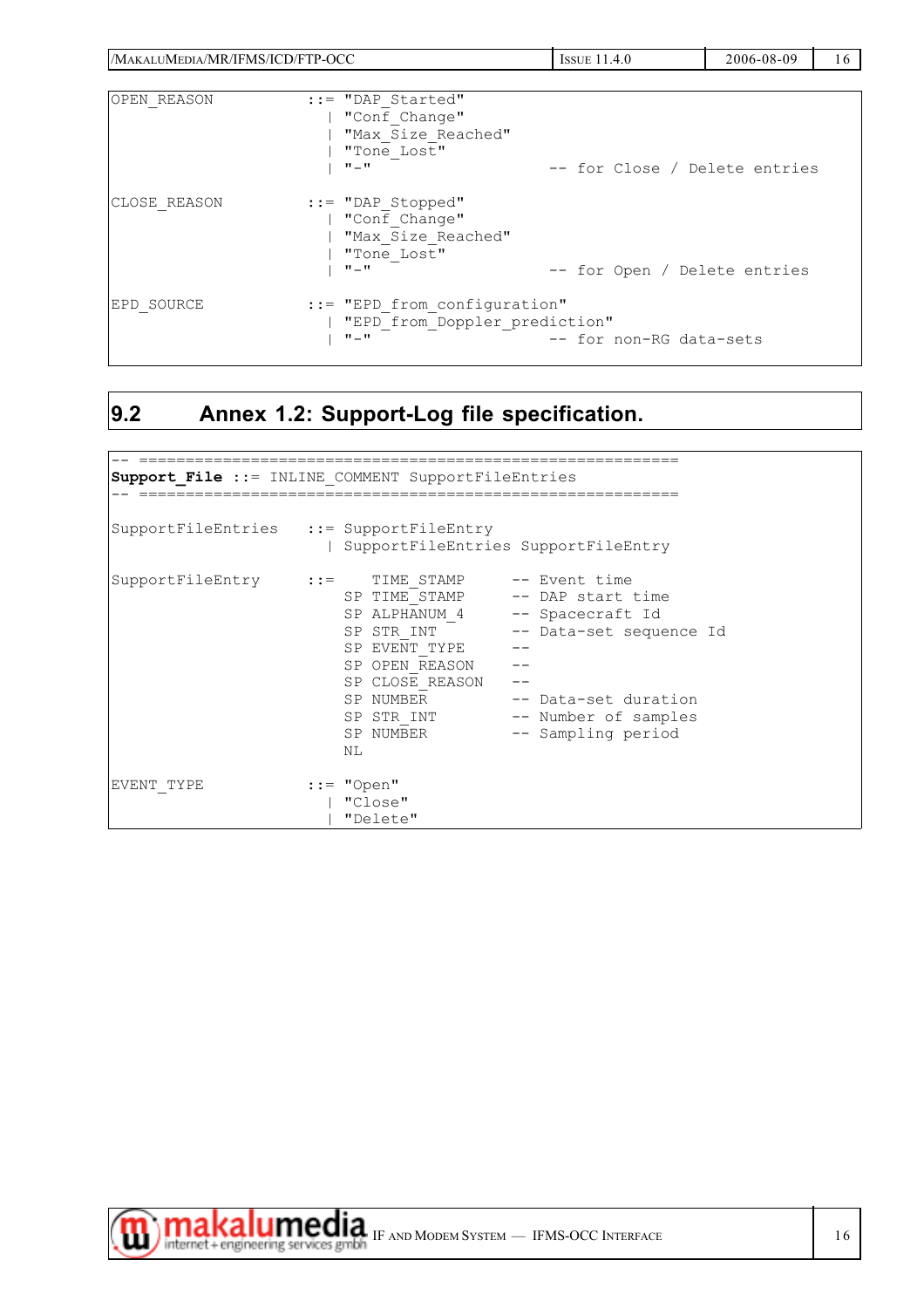### **9.3 Annex 1.3: Data-set file specification.**

| DataSetFile ::= DataSetFile Header NL DataSetFile Body |        |                                                |                                                |          |
|--------------------------------------------------------|--------|------------------------------------------------|------------------------------------------------|----------|
|                                                        |        |                                                |                                                |          |
| -- Data-set header part                                |        |                                                |                                                |          |
| DataSetFile Header ::=                                 |        |                                                |                                                |          |
| HEADER BEG                                             |        |                                                |                                                | ΝL       |
| STATION ID BEG                                         |        | SP ALPHANUM 4                                  | SP STATION ID END                              | ΝL       |
| SPACECRAFT ID BEG                                      |        | SP ALPHANUM 4                                  | SP SPACECRAFT ID END                           | ΝL       |
| DSET KIND BEG                                          |        | SP ALPHANUM 2                                  | SP DSET KIND END                               | ΝL       |
| DAP TYPE BEG                                           |        | SP DAP TYPE                                    | SP DAP TYPE END                                | ΝL       |
| REF TIMETAG BEG                                        |        | SP TIME STAMP                                  | SP REF TIMETAG END                             | ΝL       |
| FIRST SAMPLE TIME BEG                                  |        | SP TIME STAMP                                  | SP FIRST SAMPLE TIME END                       | ΝL       |
| LAST SAMPLE TIME BEG                                   |        | SP TIME STAMP                                  | SP LAST SAMPLE TIME END<br>SP REQUESTOR ID END | ΝL<br>ΝL |
| REQUESTOR ID BEG<br>REQUEST ID BEG                     |        | SP DAP REQ ID<br>SP STR INT                    | SP REQUEST ID END                              | ΝL       |
| WHY OPENED BEG                                         |        |                                                | SP OPEN REASON SP WHY OPENED END               | NЬ       |
| TOTAL SAMPLES BEG                                      |        | SP NUMBER                                      | SP TOTAL SAMPLES END                           | ΝL       |
| SAMPLE PERIOD BEG                                      |        | SP NUMBER                                      | SP SAMPLE PERIOD END                           | ΝL       |
| INTERNAL REFERENCE BEG                                 |        | SP YESNO                                       | SP INTERNAL REFERENCE END                      | ΝL       |
| UPLINK CARRIER 230 BEG                                 |        | SP YESNO                                       | SP UPLINK CARRIER 230 END                      | ΝL       |
| ACTUAL CARRIER INDIC BEG SP NUMBER                     |        |                                                | SP ACTUAL CARRIER INDIC END NL                 |          |
| ACTUAL TONE INDIC BEG                                  |        | SP NUMBER                                      | SP ACTUAL TONE INDIC END                       | ΝL       |
| EPD SOURCE BEG                                         |        | SP EPD SOURCE                                  | SP EPD SOURCE END                              | ΝL       |
| RG DATA CORRECTED BEG                                  |        | SP YESNO                                       | SP RG DATA CORRECTED END                       | ΝL       |
| SEQ ID BEG                                             |        | SP STR INT                                     | SP SEQ ID END                                  | ΝL       |
| ACTIVE TABLE BEG                                       |        |                                                |                                                | ΝL       |
| PARAMETERS                                             |        |                                                |                                                | ΝL       |
| ACTIVE TABLE END<br>HEADER END                         |        |                                                |                                                | NЬ       |
|                                                        |        |                                                |                                                |          |
| HEADER BEG                                             |        | $: :=$ " <header>"</header>                    |                                                |          |
| HEADER END                                             |        | $::="<"$                                       |                                                |          |
| STATION ID BEG                                         |        | ::= " <station id="">"</station>               |                                                |          |
| STATION ID END                                         |        | $::="<< $ station id>"                         |                                                |          |
| SPACECRAFT ID BEG<br>SPACECRAFT ID END                 | $: :=$ | " <spacecraft id="">"<br/>::= "</spacecraft> " |                                                |          |
| DSET KIND BEG                                          |        | ::= " <dset kind="">"</dset>                   |                                                |          |
| DSET KIND END                                          |        | $::="< kind>"$                                 |                                                |          |
| DAP TYPE BEG                                           |        | ::= " <dap type="">"</dap>                     |                                                |          |
| DAP TYPE END                                           |        | $::="<"$                                       |                                                |          |
| REF TIMETAG BEG                                        |        | ::= " <ref tag="" time="">"</ref>              |                                                |          |
| REF TIMETAG END                                        |        | $::=" < "<"$                                   |                                                |          |
| FIRST SAMPLE TIME BEG                                  |        | ::= " <first sample="" time="">"</first>       |                                                |          |
| FIRST SAMPLE TIME END                                  |        | ::= ""                                         |                                                |          |
| LAST SAMPLE TIME BEG                                   |        | ::= " <last sample="" time="">"</last>         |                                                |          |
| LAST SAMPLE TIME END                                   |        | ::= ""                                         |                                                |          |
| REQUESTOR ID BEG                                       |        | ::= " <requestor id="">"</requestor>           |                                                |          |
| REQUESTOR ID END                                       |        | $::="K$                                        |                                                |          |
| REQUEST ID BEG<br>REQUEST ID END                       |        | ::= " <request id="">"<br/>::= "</request> "   |                                                |          |
| WHY OPENED BEG                                         |        | $::=$ " $\ltimes$ why_opened>"                 |                                                |          |
| WHY OPENED END                                         |        | $::="<"$                                       |                                                |          |
| TOTAL SAMPLES BEG                                      |        | ::= " <total samples="">"</total>              |                                                |          |
| TOTAL SAMPLES END                                      |        | $::=$ ""                                       |                                                |          |
| SAMPLE PERIOD BEG                                      |        | ::= " <sample_period>"</sample_period>         |                                                |          |
| SAMPLE PERIOD END                                      |        | ::= ""                                         |                                                |          |
| INTERNAL REFERENCE BEG                                 |        | ::= " <internal reference="">"</internal>      |                                                |          |

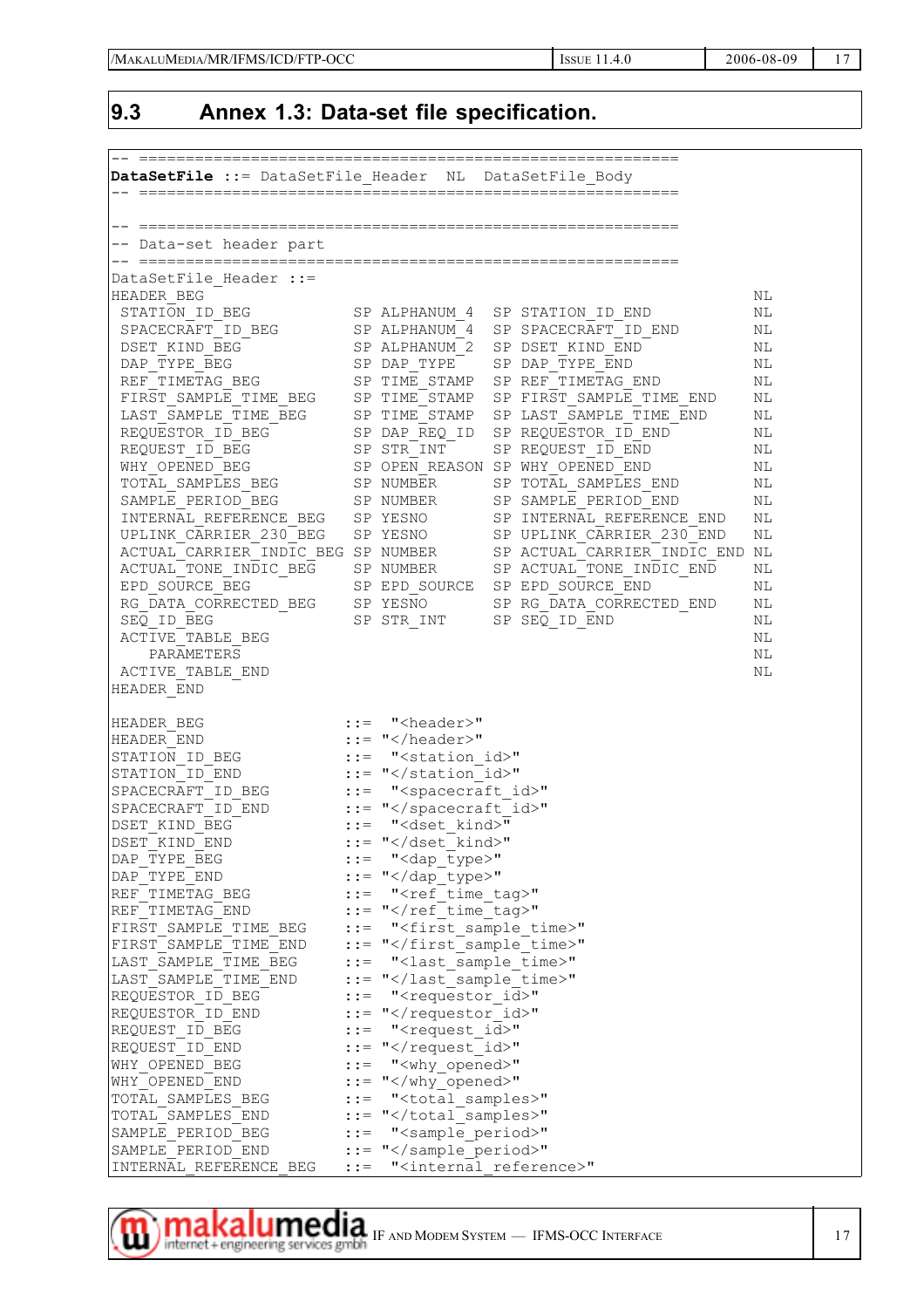/MAKALUMEDIA/MR/IFMS/ICD/FTP-OCC 1999 | ISSUE 11.4.0 2006-08-09 | 18 INTERNAL REFERENCE END ::= "</internal reference>" UPLINK\_CARRIER\_230\_BEG ::= "<uplink\_carrier\_230>" UPLINK\_CARRIER\_230\_END ::= "</uplink\_carrier\_230>" ACTUAL\_CARRIER\_INDIC\_BEG ::= "<actual\_carrier\_indic>" ACTUAL\_CARRIER\_INDIC\_END ::= "</actual\_carrier\_indic>" ACTUAL\_TONE\_INDIC\_BEG ::= "<actual\_tone\_indic>" ACTUAL\_TONE\_INDIC\_END ::= "</actual\_tone\_indic>" EPD\_SOURCE\_BEG ::= "<epd\_source>" EPD\_SOURCE\_END ::= "</epd\_source>" RG\_DATA\_CORRECTED\_BEG ::= "<rg\_data\_corrected>" RG\_DATA\_CORRECTED\_END ::= "</rg\_data\_corrected>" SEQ\_ID\_BEG<br>
SEQ\_ID\_BEG<br>
SEQ\_ID\_END<br>
ACTIVE\_TABLE\_BEG<br>
ACTIVE\_TABLE\_END<br>
::= "</active\_table><br>
ACTIVE\_TABLE\_END<br>
::= "</active\_table> ::= "</sequence\_id>" ::= "<active table>" ::= "</active<sup>-</sup>table>" -- ========================================================== -- Data-set body part -- ========================================================== DataSetFile Body ::= BODY\_DOPPLER\_BEG\_NL\_INLINE\_COMMENT\_DopplerSamples\_NL\_BODY\_DOPPLER\_END\_NL | BODY\_GAIN\_BEG NL INLINE\_COMMENT GainSamples NL BODY\_GAIN\_END NL | BODY<sup>-</sup>RANGING BEG NL INLINE<sup>-</sup>COMMENT RangingSamples NL BODY<sup>-</sup>RANGING END NL | BODY<sup>T</sup>METEO BEG NL INLINE<sup>T</sup>COMMENT MeteoSamples NL BODYTMETEO END NL BODY\_DOPPLER\_BEG ::= "<body\_Doppler>" BODY\_DOPPLER\_END ::= "</body\_Doppler>" BODY GAIN BEG ::= "<body Gain>"  $BODY$ <sup> $GAIN$ </sup>END  $:={}$  "</body<sup> $Gain>$ </sup>" BODY\_RANGING\_BEG ::= "<body\_Ranging>" BODY\_RANGING\_END ::= "</body\_Ranging>"<br>BODY\_METEO\_BEG ::= "<body\_Meteo>" BODY METEO\_BEG ::= "<body\_Meteo>"<br>BODY METEO END ::= "</body Meteo>" ::= "</body<sup>\_</sup>Meteo>" -- ========================================================== -- Doppler samples -- ========================================================== DopplerSamples ::= DopplerSample | DopplerSamples NL DopplerSample DopplerSample ::= STR\_INT -- Sample number SP TIME STAMP -- Sample time SP NUMBER -- Interval count SP NUMBER -- Carrier Phase (in turns)<br>SP YESNO -- Spurious flag -- Spurious flag SP NUMBER -- DeltaDelay -- ========================================================== -- AGC samples -- ========================================================== GainSamples ::= GainSample | GainSamples NL GainSample GainSample ::= STR\_INT -- Sample number SP TIME STAMP -- Sample time SP NUMBER -- Carrier level<br>SP NUMBER -- Polarisation -- Polarisation angle SP NUMBER -- Incoherent AGC Gain SP NUMBER -- Input Power in Channel A SP NUMBER -- Input Power in Channel B SP CARR LOCK -- Carrier Lock Status

 $\textbf{makalume} + \text{engineering services gmbh} \text{ IF AND MODEM SYSTEM} - \text{IFMS-OCC INTERFACE} \hspace{2.5cm} | \hspace{.5cm} 18$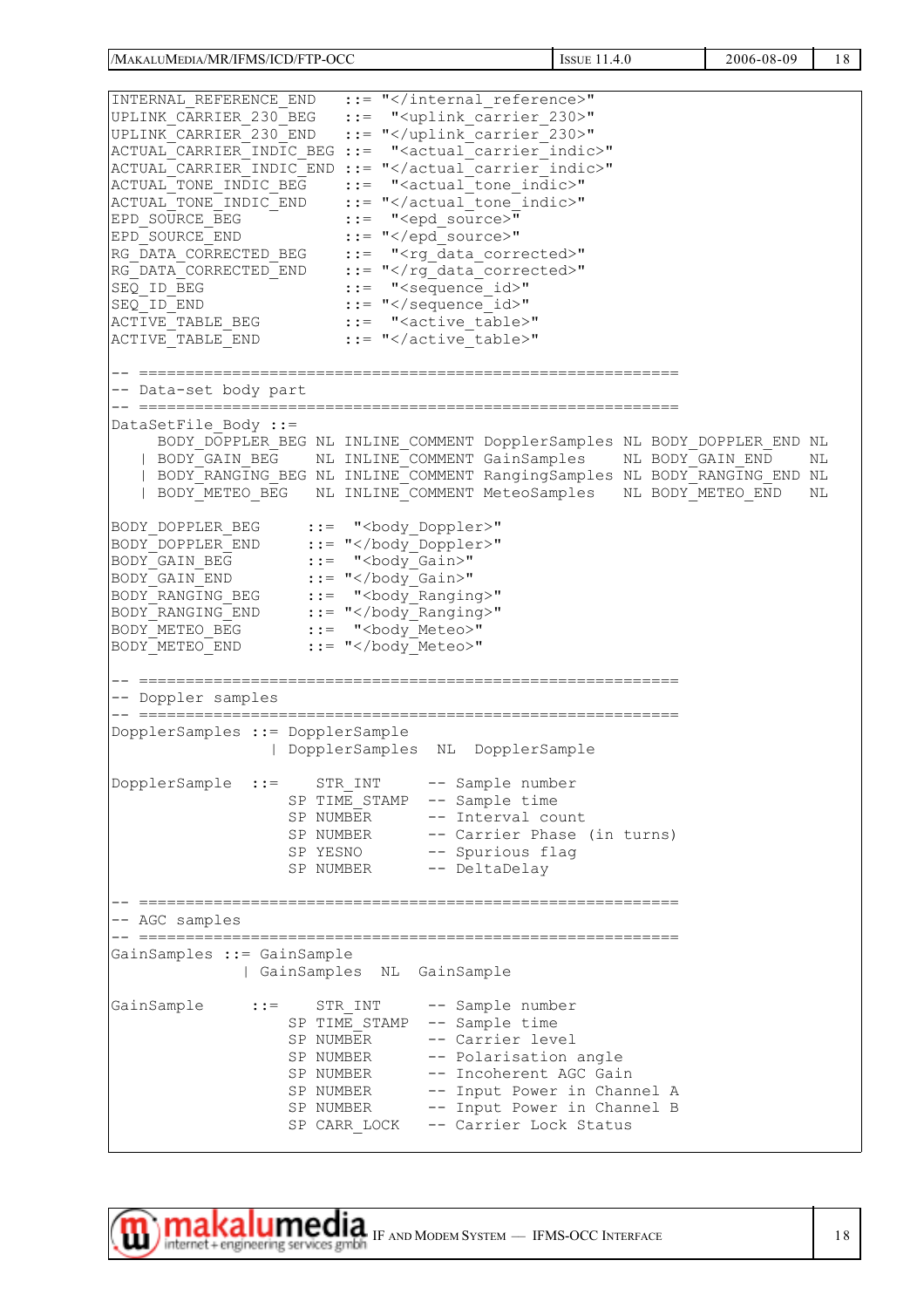/MAKALUMEDIA/MR/IFMS/ICD/FTP-OCC issue 11.4.0 2006-08-09 19

-- ========================================================== -- Meteo samples -- ========================================================== MeteoSamples ::= MeteoSample | MeteoSamples NL MeteoSample MeteoSample ::= STR\_INT -- Sample number SP TIME STAMP -- Sample time SP NUMBER -- Humidity SP NUMBER -- Pressure<br>SP NUMBER -- Temperat -- Temperature -- ========================================================== -- Ranging samples -- ========================================================== RangingSamples ::= RangingSample | RangingSamples NL RangingSample RangingSample ::= STR\_INT -- Sample number SP TIME STAMP -- Sample time  $SP NUMBER$  -- Delay (s) SP NUMBER -- Code number SP YESNO -- Ambiguity solved SP YESNO -- Spurious carrier frequency SP YESNO -- Spurious tone frequency SP YESNO -- Code correlation SP NUMBER -- KD-1 (KD is the Doppler effect)<br>SP YESNO -- Receiver lock status<br>SP NUMBER -- Integrated Tone level -- Receiver lock status SP NUMBER -- Integrated Tone level<br>SP NUMBER -- Normalised integrated -- Normalised integrated Code level SP NUMBER -- Phase error SP NUMBER -- Estimated Tone loop S/N ratio SP NUMBER -- Estimated downlink Ranging modulation index -- ========================================================== -- General purpose definitions -- ========================================================== YESNO ::= "Yes" | "No" DAP\_REQ\_ID ::= "STC" | "DCP" DAP\_TYPE ::= "D1" | "D2" | "G1" | "G2" | "ME" | "RG" CARR\_LOCK ::= "Unlocked" | "Acquiring" | "Locked" PARAMETERS ::= PARAMETER | PARAMETERS NL PARAMETER PARAMETER ::= PARAMETER NAME SP "=" SP PARAMETER VAL SP ";" SP INLINE COMMENT PARAMETER NAME ::= {Alphanumeric} {1,20} PARAMETER VAL ::= NUMBER -- limited to 20 characters | YESNO | "\""{ValueChar}{0,20}"\""

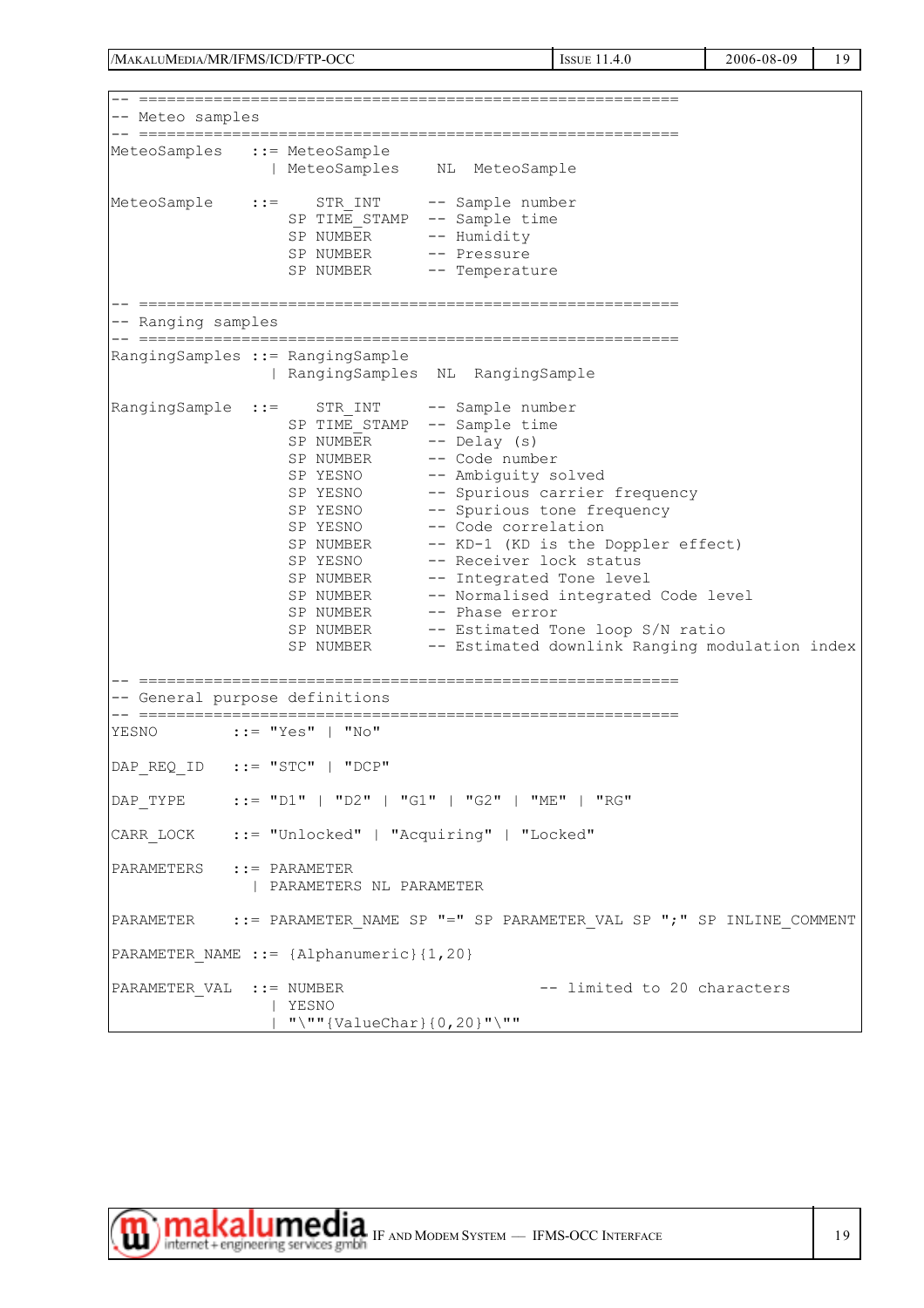## **10 Annex 2: Examples.**

This section provides examples of the content of the data-sets and Support-Log files at the time of writing.

### **10.1 Support-Log file.**

| EventTime | DAPStartTime                                            |  | SpC SeqId EventType OpenReason | CloseReason         | Duration NbSmpls Period |     |       |
|-----------|---------------------------------------------------------|--|--------------------------------|---------------------|-------------------------|-----|-------|
|           | 19990929.000426.000 19990929.000426.000 CLU1 5212 Open  |  | DAP Started                    | -                   | 10                      | 100 | 0.1   |
|           | 19990929.000426.000 19990929.000426.000 CLU1 5212 Close |  | -                              | Max Size Reached 10 |                         | 100 | $0.1$ |
|           | 19990929.000426.000 19990929.000426.000 CLU1 5213 Open  |  | Max Size Reached -             |                     |                         |     | $0.1$ |
|           | 19990929.000426.000 19990929.000426.000 CLU1 5213 Close |  | -                              | Max Size Reached 10 |                         | 100 | $0.1$ |
|           | 19990929.000426.000 19990929.000426.000 CLU1 5214 Open  |  | Max Size Reached -             |                     |                         |     | $0.1$ |
|           | 19990929.000426.000 19990929.000426.000 CLU1 5214 Close |  | $\overline{\phantom{0}}$       | Max Size Reached 10 |                         | 100 | 0.1   |

### **10.2 Header information.**

m

| <header></header>                     |                        |                               |  |
|---------------------------------------|------------------------|-------------------------------|--|
| <station id=""></station>             | sjcc                   |                               |  |
| <spacecraft id=""></spacecraft>       | <b>NONE</b>            |                               |  |
| <dset kind=""></dset>                 |                        |                               |  |
| <dap type=""></dap>                   | RG                     |                               |  |
| <ref tag="" time=""></ref>            | 20050127.130806.000    |                               |  |
| <first sample="" time=""></first>     | 20050127.130829.000    |                               |  |
| <last sample="" time=""></last>       | 20050127.130858.000    |                               |  |
| <requestor id=""></requestor>         | DCP                    |                               |  |
| <request id=""></request>             | 1                      |                               |  |
| <why opened=""></why>                 | DAP Started            |                               |  |
| <total samples=""></total>            | 30                     |                               |  |
| <sample period=""></sample>           | 1.                     |                               |  |
| <internal reference=""></internal>    | No                     |                               |  |
| <uplink 230="" carrier=""></uplink>   | No                     |                               |  |
| <actual carrier="" indic=""></actual> | 3058630281.            |                               |  |
| <actual indic="" tone=""></actual>    | 209095944.             |                               |  |
| <epd source=""></epd>                 | EPD from configuration |                               |  |
| <rg corrected="" data=""></rg>        | No                     |                               |  |
| <sequence id=""></sequence>           | 0                      |                               |  |
| <active table=""></active>            |                        |                               |  |
| UlmMode                               | $=$ "Normal"           | $\frac{1}{2}$                 |  |
| UlmCarNomLvl                          | $= -10$                | $\frac{1}{2}$ // dBm          |  |
| UlmCarTstLvl                          | $= 30.0$               | ; $//$ dB                     |  |
| UlmCarSpecInv                         | $= NO$                 | $\frac{1}{2}$                 |  |
| UlmPrior                              | $= NO$                 | $\frac{1}{2}$                 |  |
| UlmTcSrc                              | $=$ "None"             | $\frac{1}{2}$                 |  |
| UlmTcDataCoding                       | $=$ "NRZ-L"            | $\frac{1}{2}$                 |  |
| UlmTcTceMode                          | $=$ "Continuous"       | $\frac{1}{2}$                 |  |
|                                       | $= 0.0000$             | $\frac{1}{\sqrt{2}}$ // rad/V |  |
| UlmTcModIdx Ana                       | $= 0.000$              |                               |  |
| UlmTcModIdx Diq                       |                        | ; $//$ rad<br>$\frac{1}{2}$   |  |
| UlmTcMod                              | = "PM on carrier"      |                               |  |
| UlmTcRCBRateN                         | $= 1$                  | $\frac{1}{2}$                 |  |
| UlmTcRCBRateD                         | $= 1$                  | $\frac{1}{2}$                 |  |
| UlmTcSCBRateP                         | $= 100.00$             | ; $//$ bit/s                  |  |
| UlmTcSCBRateQ                         | $= 100.00$             | ; // bit/s                    |  |
| UlmTcUnbalRatio                       | $= -15.0$              | ; // dB                       |  |
| UlmTcSqWavSubc                        | $=$ Yes                | $:$ //                        |  |
| UlmTcRCBRateSel                       | $=$ Yes                | $\frac{1}{2}$                 |  |
| UlmTcRCIrrBRate                       | $= 10.00$              | ; // bit/s                    |  |
| UlmTcSubF                             | $= 16000$              | $\frac{1}{2}$ // Hz           |  |
| UlmRampTime                           | $= 0.00$               | : //s                         |  |
| UlSweep StartOffset                   | $= 0$                  | ; $//$ Hz                     |  |
| UlSweep 3LegRange                     | $= 500000$             | $\frac{1}{2}$ // Hz           |  |
| UlSweep 3LegRate                      | $= 10000$              | ; $// Hz/s$                   |  |
| UlSweep 3LegInitRate                  | $= 10000$              | ; $// Hz/s$                   |  |
| UlSweep 3LegDpPred                    | $= NO$                 | $: \#$                        |  |
| UlSweep NumberOfLegs                  | $= 4$                  | $\frac{1}{2}$                 |  |
| UlSweep Leg01EndFrq                   | $= 1000500$            | ; $//$ Hz                     |  |
| UlSweep Leg01Rate                     | $= 10$                 | ; $// Hz/s$                   |  |
| UlSweep Leg01HoldDur                  | $= 30$                 | ; $//$ s                      |  |
| UlSweep Leg02EndFrq                   | $= 1000400$            | ; $//$ Hz                     |  |
| UlSweep Leg02Rate                     | $= 5$                  | ; $//$ Hz/s                   |  |
| UlSweep Leg02HoldDur                  | $= 30$                 | ; $//$ s                      |  |
| UlSweep Leg03EndFrq                   | $= 999500$             | 7 / Hz                        |  |

IT AKAI UMECIA IF AND MODEM SYSTEM — IFMS-OCC INTERFACE 20<br>internet + engineering services gmbh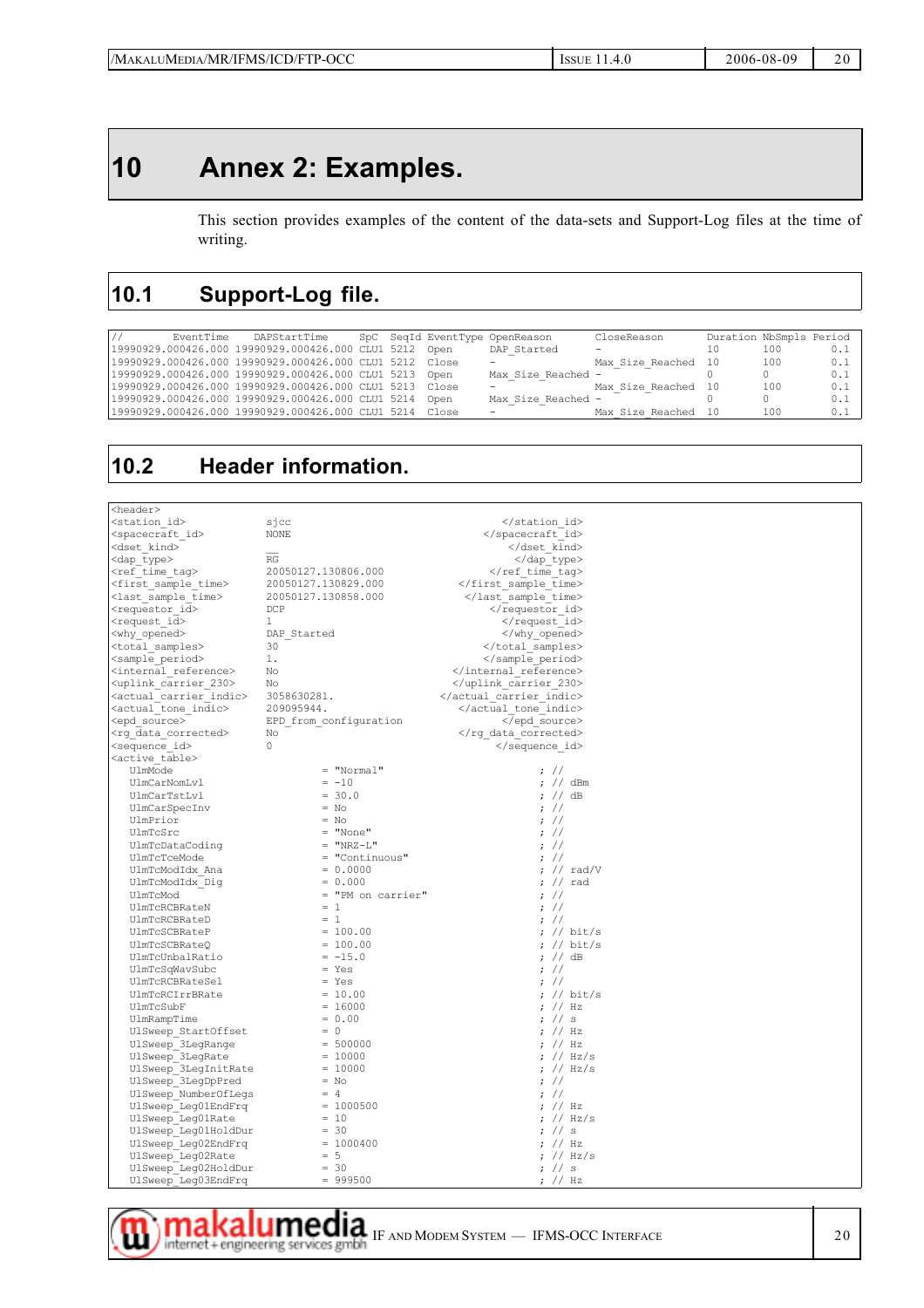| /MAKALUMEDIA/MR/IFMS/ICD/FTP-OCC            |                             | <b>ISSUE 11.4.0</b>               | 21<br>2006-08-09 |
|---------------------------------------------|-----------------------------|-----------------------------------|------------------|
|                                             |                             |                                   |                  |
| UlSweep Leg03Rate                           | $= 10$                      | ; $// Hz/s$                       |                  |
| UlSweep Leg03HoldDur                        | $= 60$                      | 7 / 5                             |                  |
| UlSweep Leg04EndFrq                         | $= 1000000$                 | 7 / Hz                            |                  |
| UlSweep Leg04Rate                           | $= 10$                      | : // Hz/s                         |                  |
| UlSweep Leg04HoldDur<br>UlSweep Leg05EndFrq | $= 0$<br>$= -1500000$       | $\frac{1}{2}$ // s<br>7 / Hz      |                  |
| UlSweep Leg05Rate                           | $= 1$                       | ; $// Hz/s$                       |                  |
| UlSweep Leg05HoldDur                        | $= 0$                       | $\frac{1}{2}$ // s                |                  |
| UlSweep Leg06EndFrq                         | $= -1500000$                | 7 / Hz                            |                  |
| UlSweep Leg06Rate<br>UlSweep Leg06HoldDur   | $= 1$<br>$= 0$              | ; $// Hz/s$<br>$\frac{1}{2}$ // s |                  |
| UlSweep Leg07EndFrq                         | $= -1500000$                | 7 / Hz                            |                  |
| UlSweep Leg07Rate                           | $= 1$                       | ; $// Hz/s$                       |                  |
| UlSweep Leg07HoldDur                        | $= 0$                       | $\frac{1}{2}$ // s                |                  |
| UlSweep Leg08EndFrq<br>UlSweep Leg08Rate    | $= -1500000$<br>$= 1$       | 7 / Hz<br>; $// Hz/s$             |                  |
| UlSweep Leg08HoldDur                        | $= 0$                       | $\frac{1}{2}$ // s                |                  |
| UlSweep_Leg09EndFrq                         | $= -1500000$                | 7 / Hz                            |                  |
| UlSweep Leg09Rate                           | $= 1$                       | ; $// Hz/s$                       |                  |
| UlSweep Leg09HoldDur<br>UlSweep_Leg10EndFrq | $= 0$<br>$= -1500000$       | 7 / 5<br>7 / Hz                   |                  |
| UlSweep Leg10Rate                           | $= 1$                       | ; $// Hz/s$                       |                  |
| UlSweep Leg10HoldDur                        | $= 0$                       | $\frac{1}{2}$ // s                |                  |
| UlSweep MulStopRate                         | $= 100$<br>$=$ "70MHz Test" | ; $// Hz/s$<br>$\frac{1}{2}$      |                  |
| FreqUlmCarFrSel<br>FreqUlmCarFrOffs         | $= 150000$                  | 7 / Hz                            |                  |
| FreqSpecInv                                 | $= NO$                      | $\frac{1}{2}$                     |                  |
| FreqUplkConv                                | $= 9840150000$              | 7 / Hz                            |                  |
| FreqCoherTrs<br>FreqTR1                     | $= NO$<br>$= 1$             | $\frac{1}{2}$<br>$\frac{1}{2}$    |                  |
| FreqTR2                                     | $= 1$                       | $\frac{1}{2}$                     |                  |
| FreqDnlkCF                                  | $= 10070150000$             | 7 / Hz                            |                  |
| FreqDnlkConv                                | $= 100000000000$            | 7 / Hz                            |                  |
| RgdPolarisation<br>RqdPhEst                 | $=$ " $X$ "<br>$= 0.00$     | $\frac{1}{2}$<br>7 / T            |                  |
| RqdPostProc                                 | $= 1$                       | $\frac{1}{2}$                     |                  |
| RgdExpCN0Avail                              | $=$ Yes                     | $: \mathcal{U}$                   |                  |
| RqdExpCN0<br>RqdCFrUnc                      | $= 60$<br>$= 500000$        | ; $//$ dBHz<br>7 / Hz             |                  |
| RgdCFrRateUnc                               | $= 0$                       | ; $// Hz/s$                       |                  |
| RqdCAcqMode                                 | $=$ "FFT1"                  | $:$ //                            |                  |
| RqdUseAcq                                   | $=$ Yes                     | $\frac{1}{2}$                     |                  |
| RgdCLpNoBw<br>RqdCLpOrder                   | $= 10.0$<br>$= 2$           | 7 / Hz<br>$\frac{1}{2}$           |                  |
| RgdCLp ChgDel                               | $=$ "STEP"                  | $\frac{1}{2}$                     |                  |
| RgdTLpBw                                    | $= 1.000$                   | 7 / Hz                            |                  |
| RqdTLPreSt<br>RgdTLp ChgDel                 | $= NO$<br>$=$ "STEP"        | $\frac{1}{2}$<br>$\frac{1}{2}$    |                  |
| D1Dur                                       | $= 1000$                    | $:$ // s                          |                  |
| D1SplPer                                    | $=$ "1"                     | 7 / 5                             |                  |
| D1MaxDs<br>D1DSetKind                       | $= 10000$<br>$=$ ""         | $\frac{1}{2}$<br>$\frac{1}{2}$    |                  |
| D1Source                                    | $=$ "RGD"                   | $:$ //                            |                  |
| D2Dur                                       | $= 1000$                    | ; $//$ s                          |                  |
| D2SplPer                                    | $= "1"$<br>$= 10000$        | $:$ // s                          |                  |
| D2MaxDs<br>D2DSetKind                       | $=$ ""                      | $: \mathcal{U}$<br>$\frac{1}{2}$  |                  |
| D2Source                                    | $= "RCD"$                   | $\frac{1}{2}$                     |                  |
| G1Dur                                       | $= 1000$                    | 7 / 5                             |                  |
| GlSplPer<br>GlMaxDs                         | $= 0.3$<br>$= 100$          | 7 / 5<br>$\frac{1}{2}$            |                  |
| G1DSetKind                                  | $=$ ""                      | $\frac{1}{2}$                     |                  |
| G1Source                                    | $= "RGD"$                   | $: \mathcal{U}$                   |                  |
| G2Dur                                       | $= 1000$<br>$= 0.1$         | $:$ // s<br>7 / 5                 |                  |
| G2SplPer<br>G2MaxDs                         | $= 100$                     | $: \mathcal{U}$                   |                  |
| G2DSetKind                                  | $=$ ""                      | $\frac{1}{2}$                     |                  |
| G2Source<br>MeDur                           | $= "RCD"$<br>$= 1000$       | $\frac{1}{2}$<br>7 / 5            |                  |
| MeSplPer                                    | $= 10$                      | 7 / 5                             |                  |
| MeMaxDs                                     | $= 10$                      | $\frac{1}{2}$                     |                  |
| MeDSetKind                                  | $=$ ""<br>$=$ ""            | $\frac{1}{2}$                     |                  |
| OLDSetKind<br>RqDur                         | $= 1000$                    | $\frac{1}{2}$<br>7 / 5            |                  |
| RgSplPer                                    | $= 1$                       | 7 / 5                             |                  |
| RqMaxDs                                     | $= 1000$                    | $\frac{1}{2}$                     |                  |
| RqDSetKind<br>RqToneF                       | $=$ ""<br>$= 851969.000$    | $\frac{1}{2}$<br>; $//$ Hz        |                  |
| RgToneTxModInd                              | $= 0.7$                     | $7 / r$ ad                        |                  |
| RqToneRxModInd                              | $= 0.7$                     | $7 / r$ ad                        |                  |
| RqToneInteq<br>RqToneSettl                  | $= 4.0$<br>$= 1.0$          | 7 / 5<br>7 / 5                    |                  |
| RqCodeModInd                                | $=$ "High"                  | $\frac{1}{2}$                     |                  |
| RgCodeMax                                   | $= 18$                      | $: \mathcal{U}$                   |                  |
| RgCodeInteg<br>RgCodeRestart                | $= 4.8$<br>$=$ No           | 7 / 5                             |                  |
| RgCodeRepet                                 | $= NO$                      | $\frac{1}{2}$<br>$:$ //           |                  |
| RgDualRanging                               | $=$ "no"                    | $\frac{1}{2}$                     |                  |

## **IMPROVISHED MODEL STAND MODEL SYSTEM** – IFMS-OCC INTERFACE 21<br>
and internet+engineering services gmbh F AND MODEM SYSTEM – IFMS-OCC INTERFACE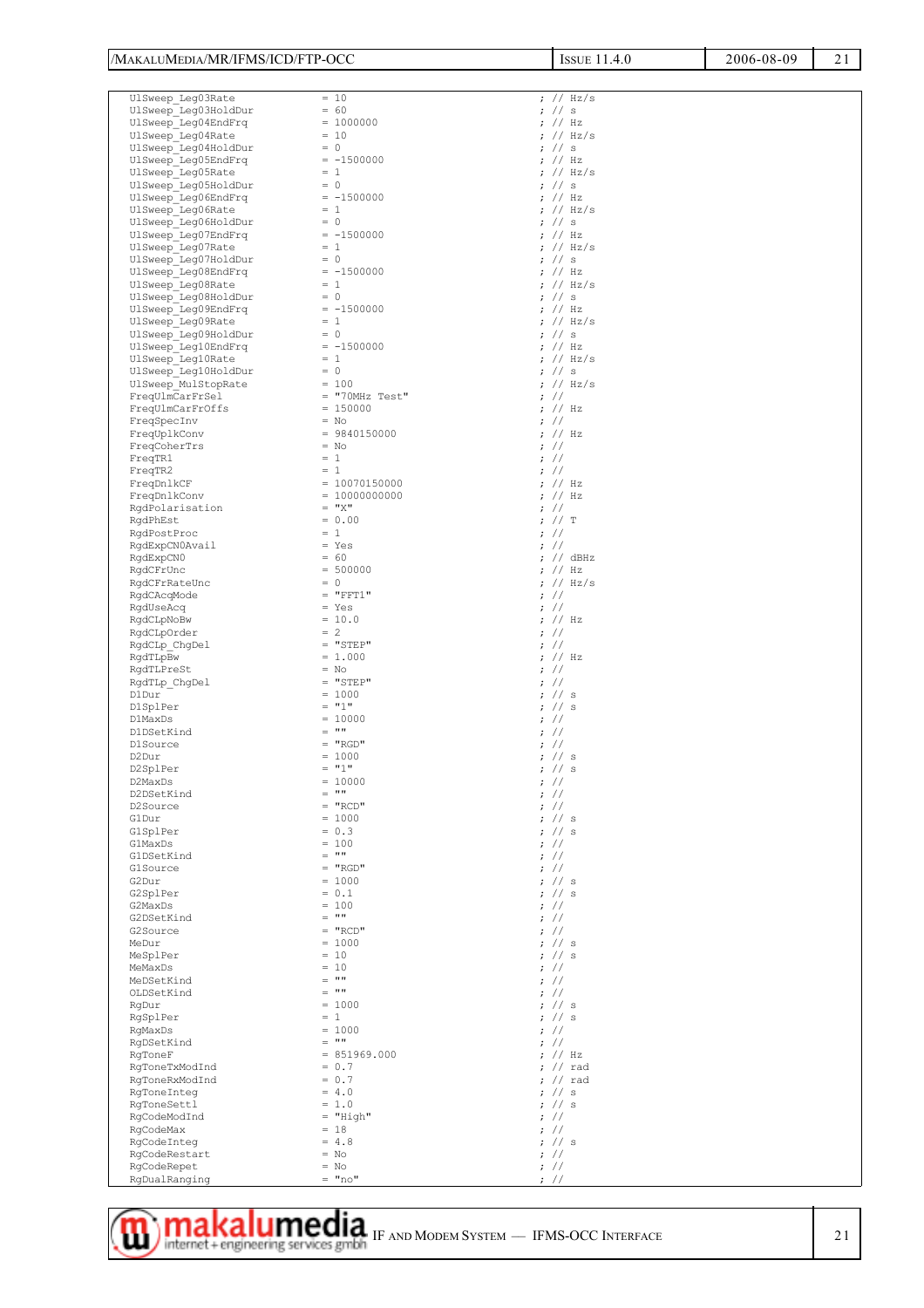| /MAKALUMEDIA/MR/IFMS/ICD/FTP-OCC   |                            | <b>ISSUE 11.4.0</b>                | 2006-08-09 |  |  |
|------------------------------------|----------------------------|------------------------------------|------------|--|--|
|                                    |                            |                                    |            |  |  |
| Epd                                | $= 0.00$                   | $:$ // s                           |            |  |  |
| EpdDer                             | $= 0.000000000$            | 7 / / s/s                          |            |  |  |
| EpdTime                            | $= "19700101.000000.000"$  | $\frac{1}{2}$                      |            |  |  |
| StationId                          | $= "sjcc"$                 | $:$ //                             |            |  |  |
| MissionId                          | = "NoMiss"                 | $\frac{1}{2}$                      |            |  |  |
| SpacecraftId                       | $=$ "NONE"                 | $:$ //                             |            |  |  |
| RcdPolarisation                    | $=$ " $X$ "                | $:$ //                             |            |  |  |
| RcdPhEst                           | $= 0.00$                   | 7 / T                              |            |  |  |
| RcdPostProc                        | $= 1$                      | $:$ //                             |            |  |  |
| RcdExpCN0Avail<br>RcdExpCN0        | $= NO$<br>$= 6$            | $:$ //<br>; $//$ dBHz              |            |  |  |
| RcdCFrUnc                          | $= 0$                      | 7 / Hz                             |            |  |  |
| RcdCFrRateUnc                      | $= 0$                      | ; $// Hz/s$                        |            |  |  |
| RcdCAcqMode                        | $= "Sweep"$                | $\frac{1}{2}$                      |            |  |  |
| RcdUseAcq                          | $= NO$                     | $:$ //                             |            |  |  |
| RcdCLpNoBw                         | $= 0.1$                    | ; $//$ Hz                          |            |  |  |
| RcdCLpOrder                        | $= 1$                      | $\frac{1}{2}$                      |            |  |  |
| RcdCLp ChgDel                      | $=$ "STEP"                 | $:$ //                             |            |  |  |
| RcdTLpBw                           | $= 0.00001$                | ; $//$ fsr                         |            |  |  |
| RcdTLpOrder                        | $= 1$                      | $\frac{1}{2}$                      |            |  |  |
| RcdTLpPhEst                        | $=$ "DD"<br>$=$ "STEP"     | $:$ //<br>$:$ //                   |            |  |  |
| RcdTLp ChgDel<br>RcdSCLpFreq       | $= 0$                      | ; $//$ Hz                          |            |  |  |
| RcdSCLpPreSt                       | $= NO$                     | $\frac{1}{2}$                      |            |  |  |
| RcdSCLpBw                          | $= 0.00001$                | ; $//$ fsr                         |            |  |  |
| RcdSCLpModInd                      | $= 0.01$                   | ; $//$ rad                         |            |  |  |
| RcdSCLpPhEst                       | = "Decision directed"      | $: \mathcal{U}$                    |            |  |  |
| RcdSCLpAcq                         | $=$ "None"                 | $\frac{1}{2}$                      |            |  |  |
| RcdSCLpBitNum                      | $= 1$                      | $\frac{1}{2}$                      |            |  |  |
| RcdSCLpBitDen                      | $= 1$                      | $:$ //                             |            |  |  |
| RcdSCLpSqWavSc                     | $= NO$                     | $\frac{1}{2}$                      |            |  |  |
| RcdSCLpSRateUsed                   | $= NO$<br>$= 10.00$        | $\frac{1}{2}$<br>$7 /$ sps         |            |  |  |
| RcdSCLpSRate<br>RcdSCLpDecodMode   | $=$ "NRZ-L"                | $\frac{1}{2}$                      |            |  |  |
| RcdSCLp_ChgDel                     | $=$ "STEP"                 | $\frac{1}{2}$                      |            |  |  |
| ScdPolarisation                    | $=$ " $X$ "                | $:$ //                             |            |  |  |
| ScdPhEst                           | $= 0.00$                   | ; // T                             |            |  |  |
| ScdPostProc                        | $= 1$                      | $\frac{1}{2}$                      |            |  |  |
| ScdExpCN0Avail                     | $= NO$                     | $:$ //                             |            |  |  |
| ScdExpCN0                          | $= 6$                      | ; $//$ dBHz                        |            |  |  |
| ScdCFrUnc<br>ScdCFrRateUnc         | $= 0$<br>$= 0$             | $\frac{1}{2}$ // Hz<br>; $// Hz/s$ |            |  |  |
| ScdCAcqMode                        | $= "Sweep"$                | $\frac{1}{2}$                      |            |  |  |
| ScdUseAcq                          | $= NO$                     | $\frac{1}{2}$                      |            |  |  |
| ScdCLpNoBw                         | $= 0.1$                    | ; $//$ Hz                          |            |  |  |
| ScdCLpOrder                        | $= 1$                      | $\frac{1}{2}$                      |            |  |  |
| ScdCLpPhEst                        | $= "RCD"$                  | $\frac{1}{2}$                      |            |  |  |
| ScdCLp ChgDel                      | $=$ "STEP"                 | $: \mathcal{U}$                    |            |  |  |
| ScdTLpBw                           | $= 0.00001$<br>$= 1$       | ; // fsr<br>$\frac{1}{2}$          |            |  |  |
| ScdTLpOrder<br>ScdTLpPhEst         | $=$ "DD"                   | $:$ //                             |            |  |  |
| ScdTLp ChgDel                      | $=$ "STEP"                 | $\frac{1}{2}$                      |            |  |  |
| ScdModFormat                       | $= "Off"$                  | $\boldsymbol{.}$ //                |            |  |  |
| ScdModPRate                        | $= 100$                    | ; // sps                           |            |  |  |
| ScdModQRate                        | $= 100$                    | ; $//$ sps                         |            |  |  |
| ScdModExpBalAv                     | $= NO$                     | $: \#$                             |            |  |  |
| ScdModExpBal                       | $= 0.0$                    | ; $//$ dB                          |            |  |  |
| ScdModIChCoding<br>ScdModQChCoding | $=$ "NRZ-L"<br>$=$ "NRZ-L" | $\frac{1}{2}$<br>$\frac{1}{2}$     |            |  |  |
| ScdMchPulse                        | $= NO$                     | $:$ //                             |            |  |  |
| ScdMchCosine                       | $= NO$                     | $\frac{1}{2}$                      |            |  |  |
| ScdMchExcBw                        | $= 20$                     | ; $11$ %                           |            |  |  |
| GmdPolarisation                    | $=$ " $X$ "                | $:$ //                             |            |  |  |
| GmdPhEst                           | $= 0.00$                   | 7 / T                              |            |  |  |
| GmdPostProc                        | $= 1$                      | $\frac{1}{2}$                      |            |  |  |
| GmdExpCN0Avail<br>GmdExpCN0        | $= NO$<br>$= 6$            | $:$ //<br>; $//$ dBHz              |            |  |  |
| GmdCFrUnc                          | $= 0$                      | ; $//$ Hz                          |            |  |  |
| GmdCFrRateUnc                      | $= 0$                      | ; $// Hz/s$                        |            |  |  |
| GmdCAcqMode                        | $= "Sweep"$                | $\frac{1}{2}$                      |            |  |  |
| GmdUseAcq                          | $=$ No                     | $\frac{1}{2}$                      |            |  |  |
| GmdCLpNoBw                         | $= 0.1$                    | ; $//$ Hz                          |            |  |  |
| GmdCLpOrder                        | $= 1$                      | $\frac{1}{2}$                      |            |  |  |
| GmdCLp ChgDel<br>GmdTLpBw          | $=$ "STEP"<br>$= 0.00001$  | $\frac{1}{2}$<br>; $//$ fsr        |            |  |  |
| GmdTLpOrder                        | $= 1$                      | $\frac{1}{2}$                      |            |  |  |
| GmdTLpPhEst                        | $=$ "DD"                   | $\frac{1}{2}$                      |            |  |  |
| GmdTLp ChgDel                      | $=$ "STEP"                 | $: \mathcal{U}$                    |            |  |  |
| GmdModFormat                       | $= 60000$                  | ; // bit/s                         |            |  |  |
| GmdModIChCoding                    | $=$ "NRZ-L"                | $\frac{1}{2}$                      |            |  |  |
| GmdBTbSelection                    | $= "0.25"$                 | $\boldsymbol{.}$ //                |            |  |  |
| <br>                               |                            |                                    |            |  |  |
|                                    |                            |                                    |            |  |  |